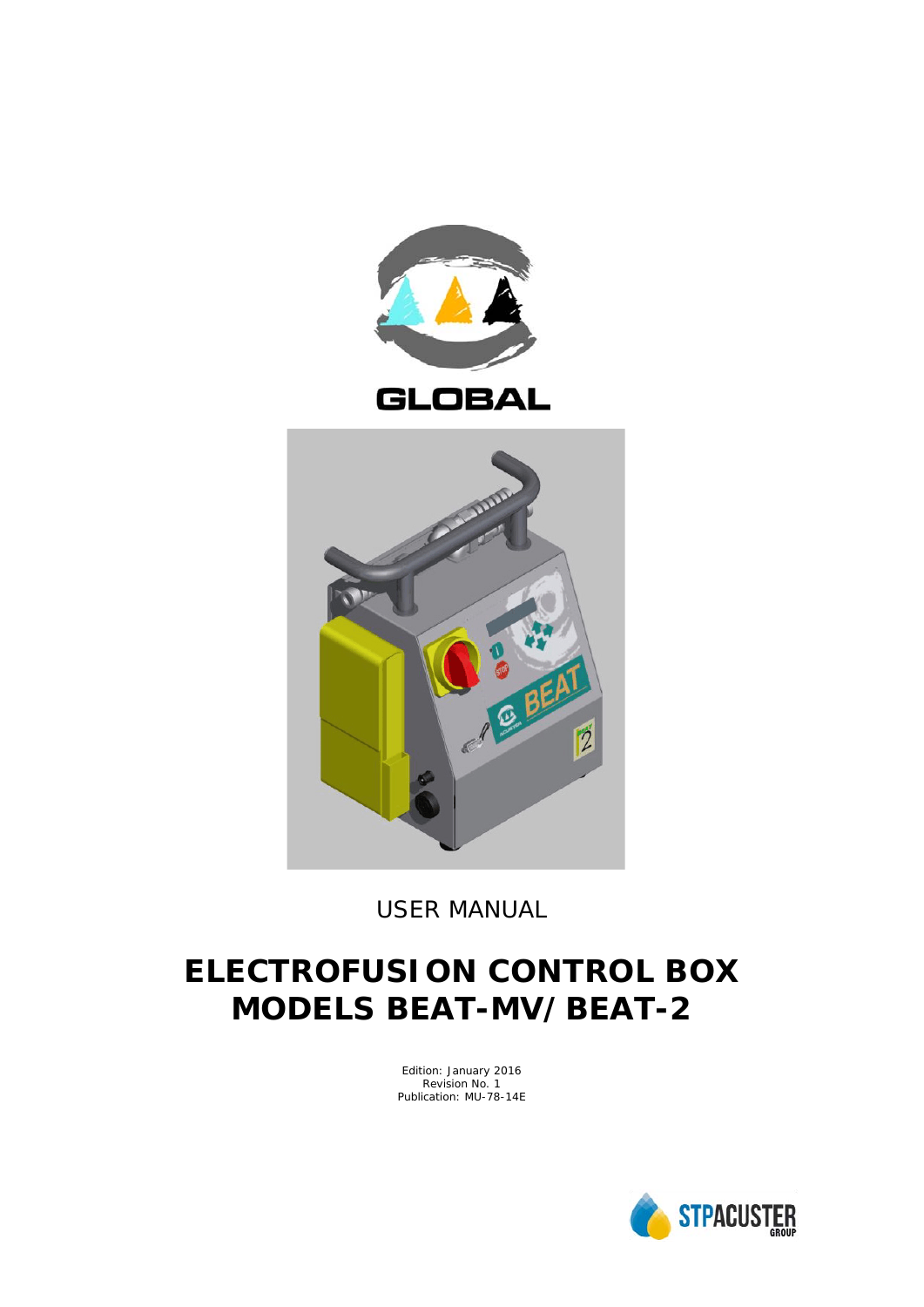# **DATOS DEL FABRICANTE**  *MANUFACTURER DATA*

ACUSTER GLOBAL, S.L. Ctra. Montcada, 608 08223 Terrassa (Barcelona) - SPAIN Tel. (+34) 93 736 18 80 e-mail: info@acusterglobal.com

## **DATOS DEL DISTRIBUIDOR Y SAT** *DISTRIBUTOR AND SERVICE DATA*

**STP Acuster Internacional** Crta. Montcada, 608 08223 Terrassa (Barcelona) - SPAIN hello @stpacuster.com +34937361880

**STP Acuster Central Europe** 2, Kvetna 685, Areal Salvia 736 61 Napajedla - Czech Republic info@stp-fittings.cz +420577913065

**STP Acuster South Africa** 54 Richard Road, Industria North PO BOX 2203 Wilro Park 1731 Roodepoort - South Africa shawn.pretorius@stp-sa.com +27315397451

**Agru Acuster Brasil** Rua Saburo Sumiya, 211 Aldeia, Barueri, SP CEP: 06440-110 – Brasil daniel@agru.com.br +55114138088

**STP Acuster North Europe** Ind. terrein de Wildeman, hof 4 Bossekamp 12 5301 LZ Zaltbommel - The Netherlands info@iwmc.be +31418840003

> **STP Acuster Baltics** Bullu str. 45 Riga, LV1067 - Latvia riga@stpfittings.lv +37167815281

**Agru Acuster Chile** Lo Echevers 891, Bodegas 11 y 12, Quilicura, Santiago - Chile info@agrusa.cl +56229493910



# NOTE !

At the time of the publication of this *User Manual*, the software version is **V. 1.35**. 2

The modifications carried out against the previous revision of this publication are indicated with  $\parallel$  on the right margin.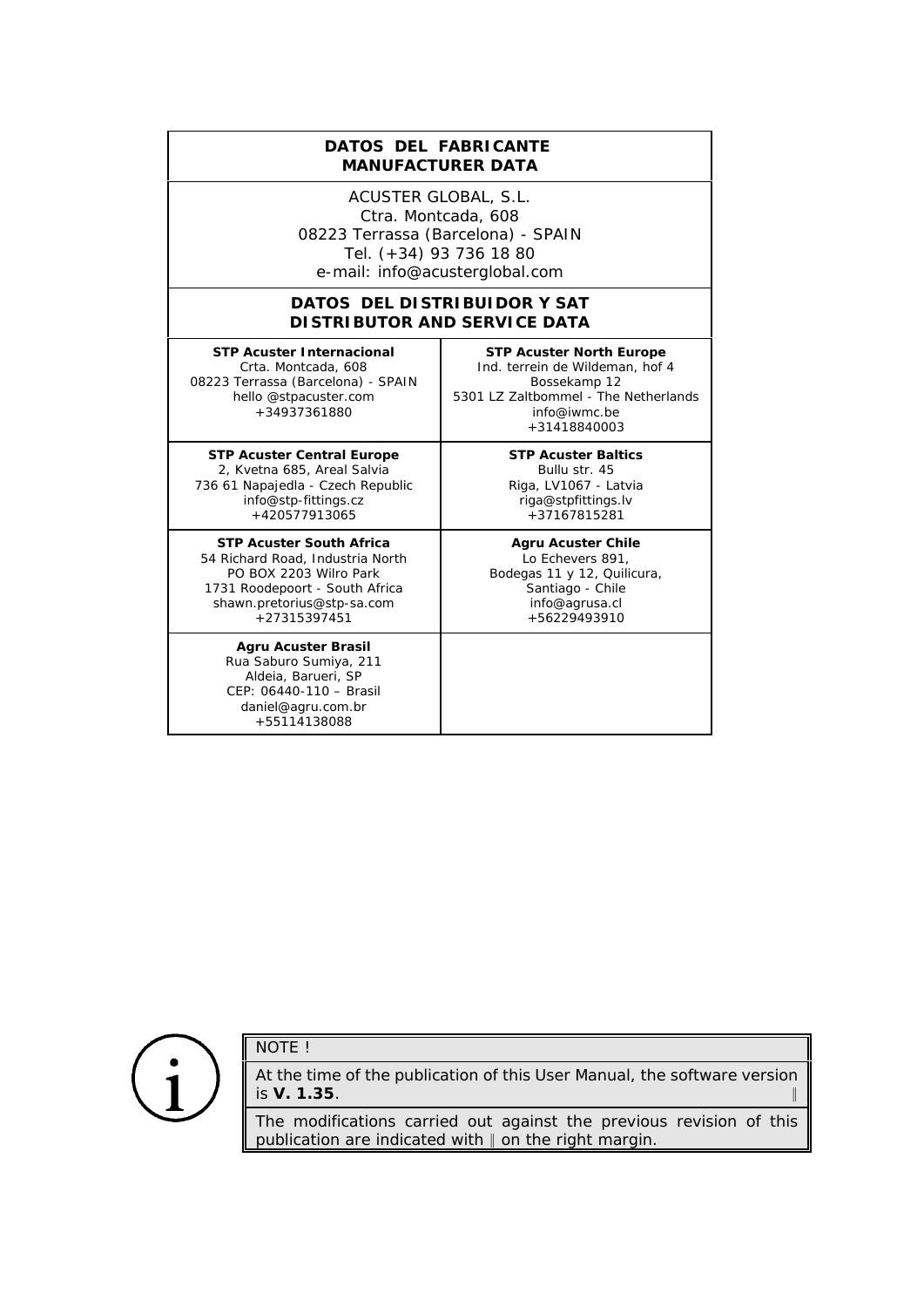$3.2.1$ 

 $3.2.2$ 

 $3.2.3$ 

Edition: January 2016

Revision: No. 1

# **CONTENTS:**





#### Page: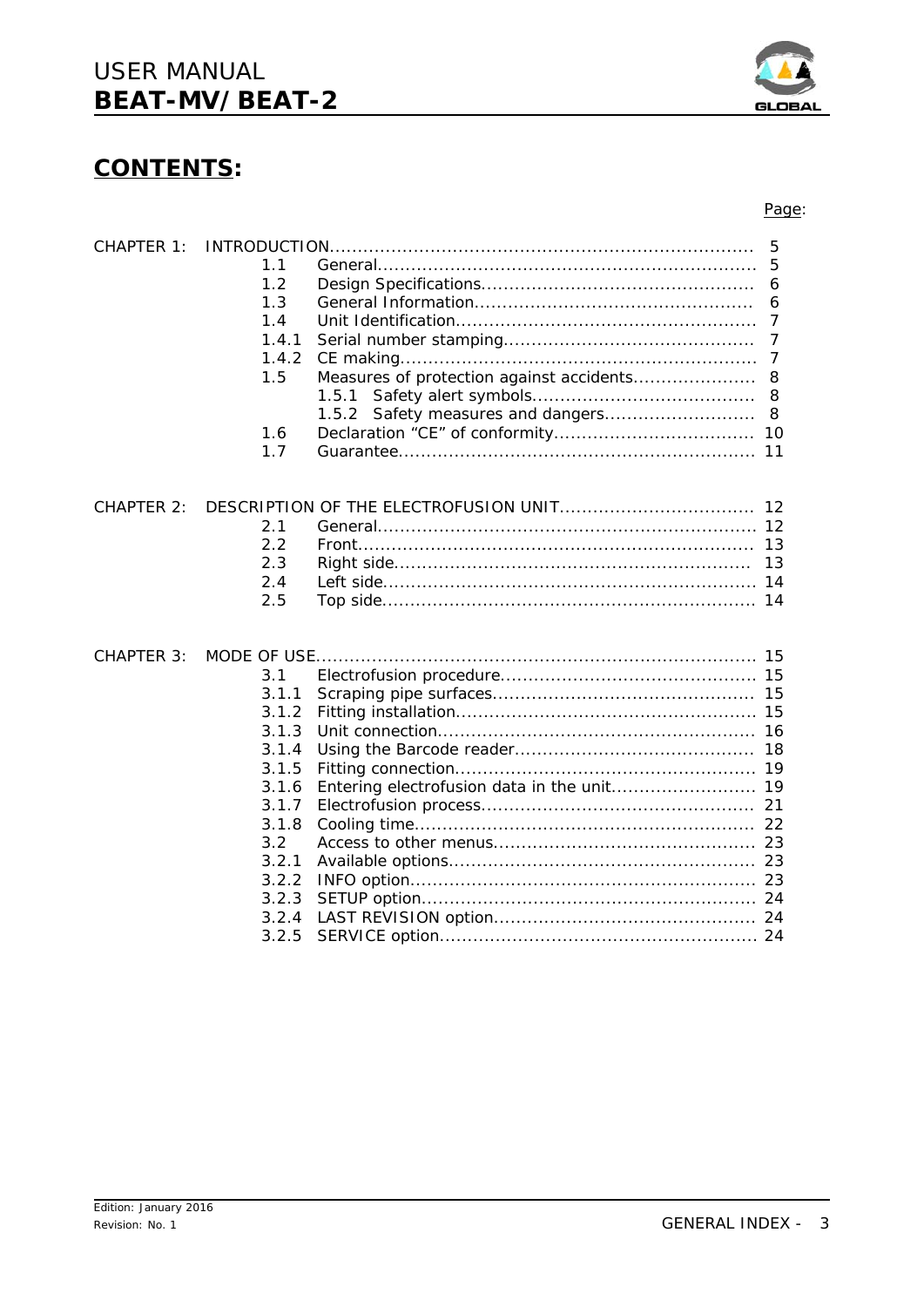

## Page:

| CHAPTER 4: | 4.1<br>4.2<br>4.2.1<br>4.2.2<br>4.2.3<br>4.2.4<br>4.2.5<br>4.2.6 |  |
|------------|------------------------------------------------------------------|--|
| CHAPTER 5: | 5.1<br>5.1.1<br>5.1.2<br>5.1.3<br>5.1.4<br>5.2<br>5.2.1<br>5.2.2 |  |
| CHAPTER 6: | 6.1<br>6.1.1<br>6.1.2<br>6.2<br>6.2.1                            |  |

6.2.2 Accessories............................................................... 31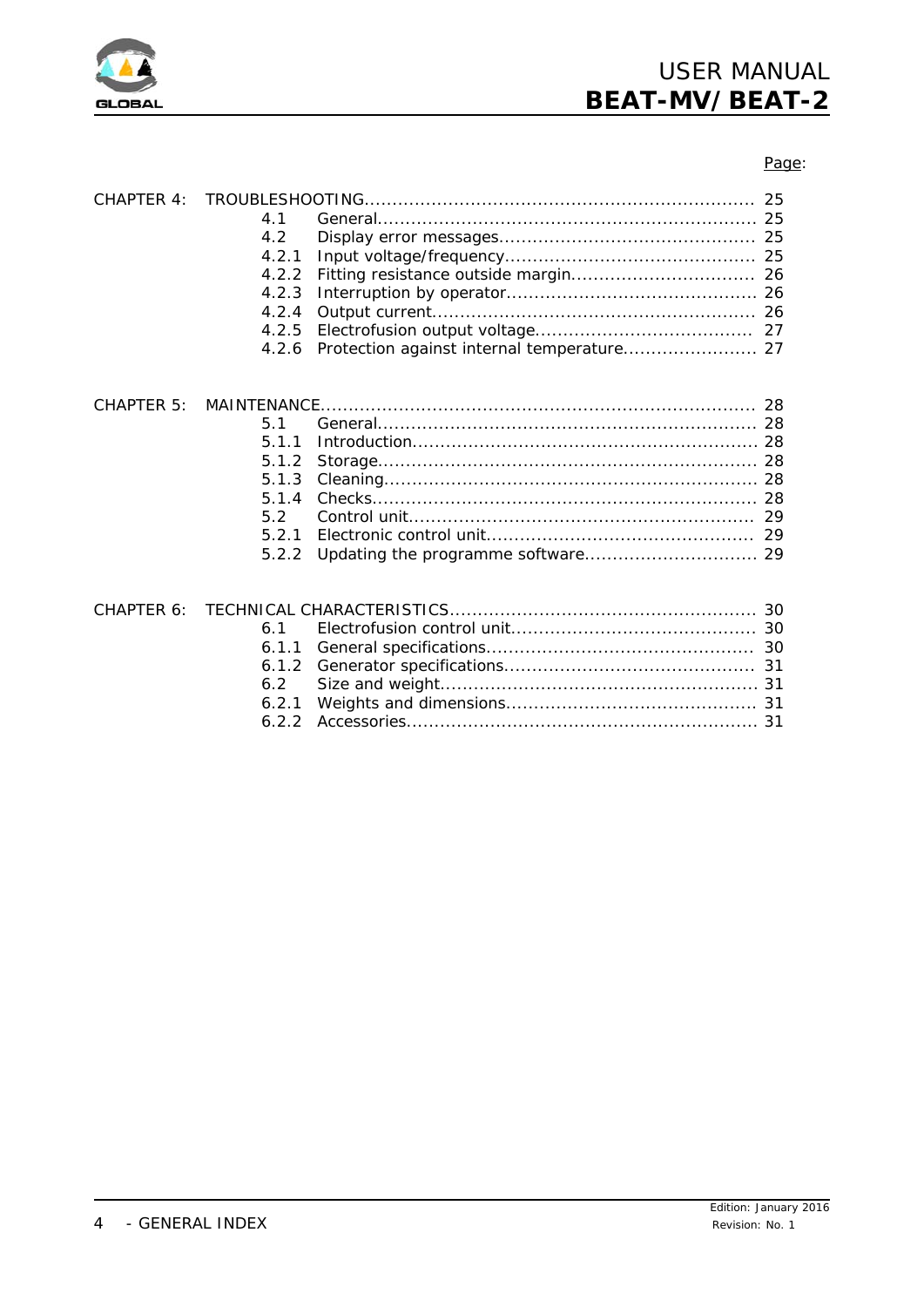

# **CHAPTER 1: INTRODUCTION**

# 1.1 GENERAL

The electrofusion units **BEAT-MV** and **BEAT-2** are designed to carry out polyethylene (PE) or polypropylene (PP) pipe/fittings joints through electrofusion fittings with a range of 8 V to 48 V electrofusion voltage.

This *User Manual* corresponds to the following models:

- **BEAT-MV** Electrofusion unit which the electrofusion parameters are entered manually. No traceability.
- **BEAT-2** Electrofusion unit that the electrofusion parameters can be entered manually or by barcode system. No traceability.

The **BEAT-MV** electrofusion unit receives the relevant data of the fitting via operator's manual introduction: VOLTAGE and TIME from the fitting manufacturer. Take into account that some fitting manufacturers provide different fusion times according to ambient temperature. Refer to the fitting manufacturer's instructions.

The **BEAT-2,** in addition of the data manual input is also able to enter the electrofusion parameters by means of a barcode automatic recognition system.

These models can be optionally supplied as **AR** Series (High Performance) with the same original technical specifications, except for having a higher duty cycle. The **AR** series is especially indicated for ongoing electrofusion of large size fittings and for very hot climates.

The technical data contained in this *Manual* are purely informative and may be changed at anytime. ACUSTER GLOBAL, S.L. declines all responsibility for claims arising from misuse of the data contained herewith and/or errors or omissions detected after publication.

This *Manual* must be considered as part of the unit.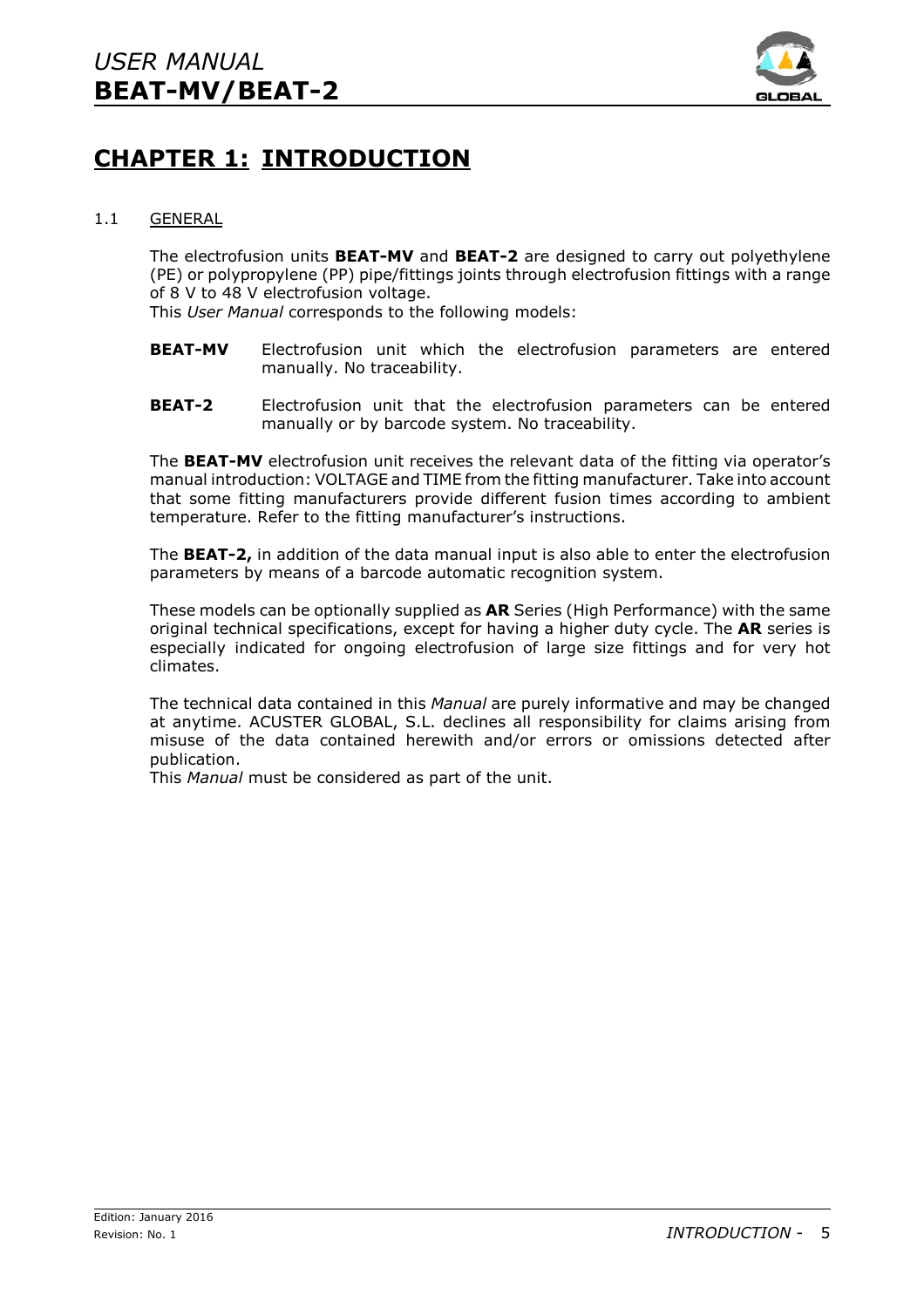

# 1.2 DESIGN SPECIFICATIONS

The electrofusion units **BEAT-MV** and **BEAT-2** are designed according to the following specifications:

- ISO 12176-2 Equipment for fusion jointing polyethylene systems. Part 2: Electrofusion.
- ISO/TR 13950 Plastic pipes and fittings: automatic recognition of electrofusion systems.

The **BEAT-2** accepts all the identifications which correspond to the above listed Specifications. All the fittings can be fused by electrofusion if the manufacturer encloses the programmed bar code system in accordance with ISO/TR 13950.

#### 1.3 GENERAL INFORMATION

The development, documentation, production, tests and shipping of the products herewith described have been made:

- $\bullet$  Complying with the respective safety rules, and
- $\bullet$  In accordance with the requirements of quality quarantee.



WARNING !

The electrofusion control box can only be opened by the Acuster's Aftersales Service. In the case of the back cover opening or coming apart, parts of electrical components which are not covered may be left exposed.

Only qualified personnel are authorised to intervene both for fusion and repairs. These qualified personnel must be familiar with all the safety measures, potential dangers and maintenance rules described in this *Manual*.

The safe use of the products described requires an appropriate means of transport, storage, installation and use, a careful handling and the preestablished periodical maintenance follow-up.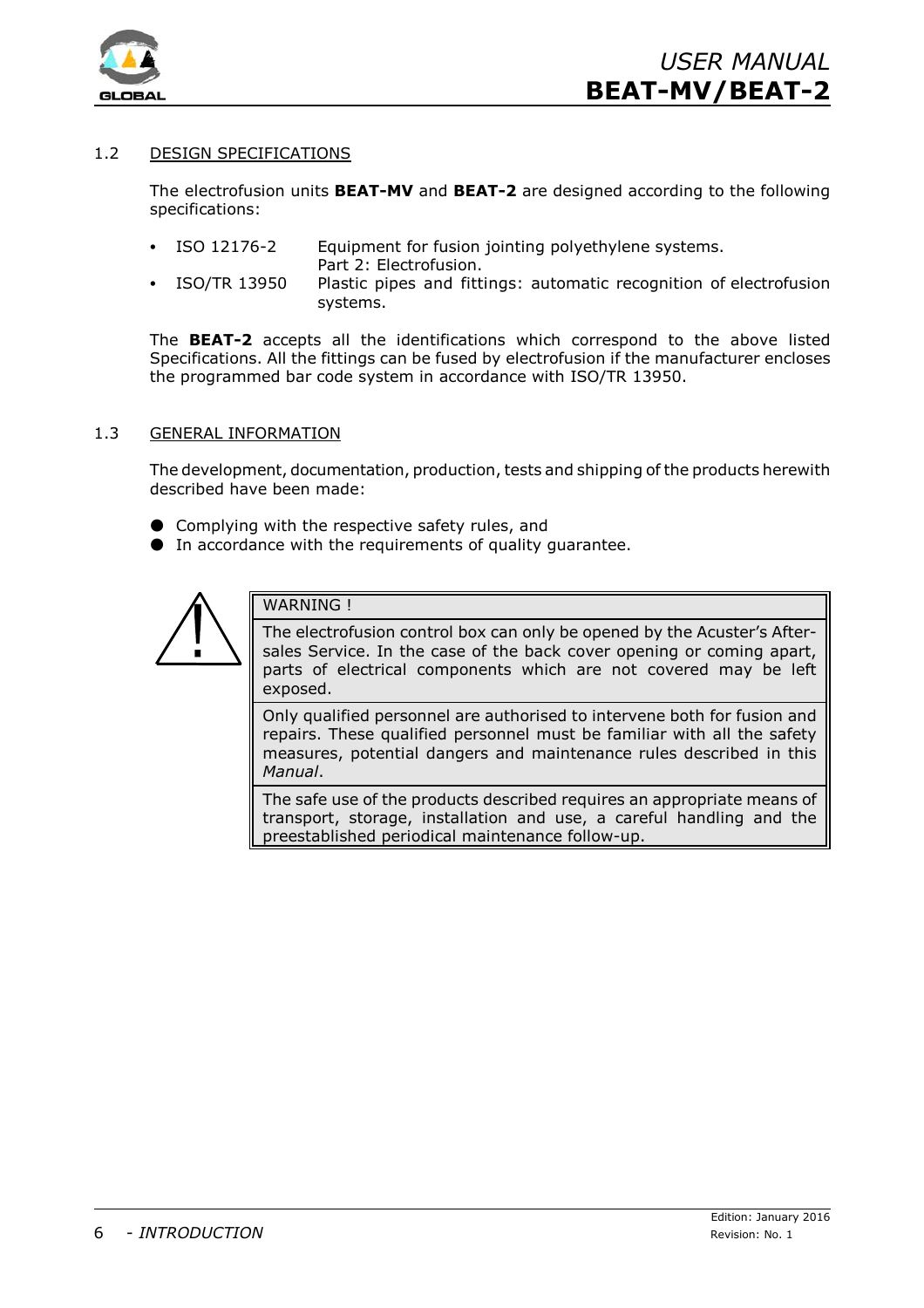

# 1.4 UNIT IDENTIFICATION

# 1.4.1 **Serial Number Stamping:**

The electrofusion units **BEAT-MV** and **BEAT-2** are identified by means of their own identification plate.





The quality control identification plate includes the fusion control box serial number. The plate includes room for future maintenance date stamping.

## 1.4.2 **"CE" marking:**

The electrofusion unit is supplied with the appropriate plate with the "CE" mark, as the European Community norm indicates on the new Machine Security Regulation (Board 98/37/CE, dated 22nd June 1998).

| <b>ACUSTER GLOBAL</b><br>C E |                                                                                                                 |  |
|------------------------------|-----------------------------------------------------------------------------------------------------------------|--|
| <b>O MODELO:</b>             |                                                                                                                 |  |
| Nº SERIE                     |                                                                                                                 |  |
|                              | Juan de la Cierva, 1 - Políg. Ind. del sud-oest<br>Telf. +34 93 4703070 - Sant Just Desvern (Barcelona) - SPAIN |  |

*Figure 2*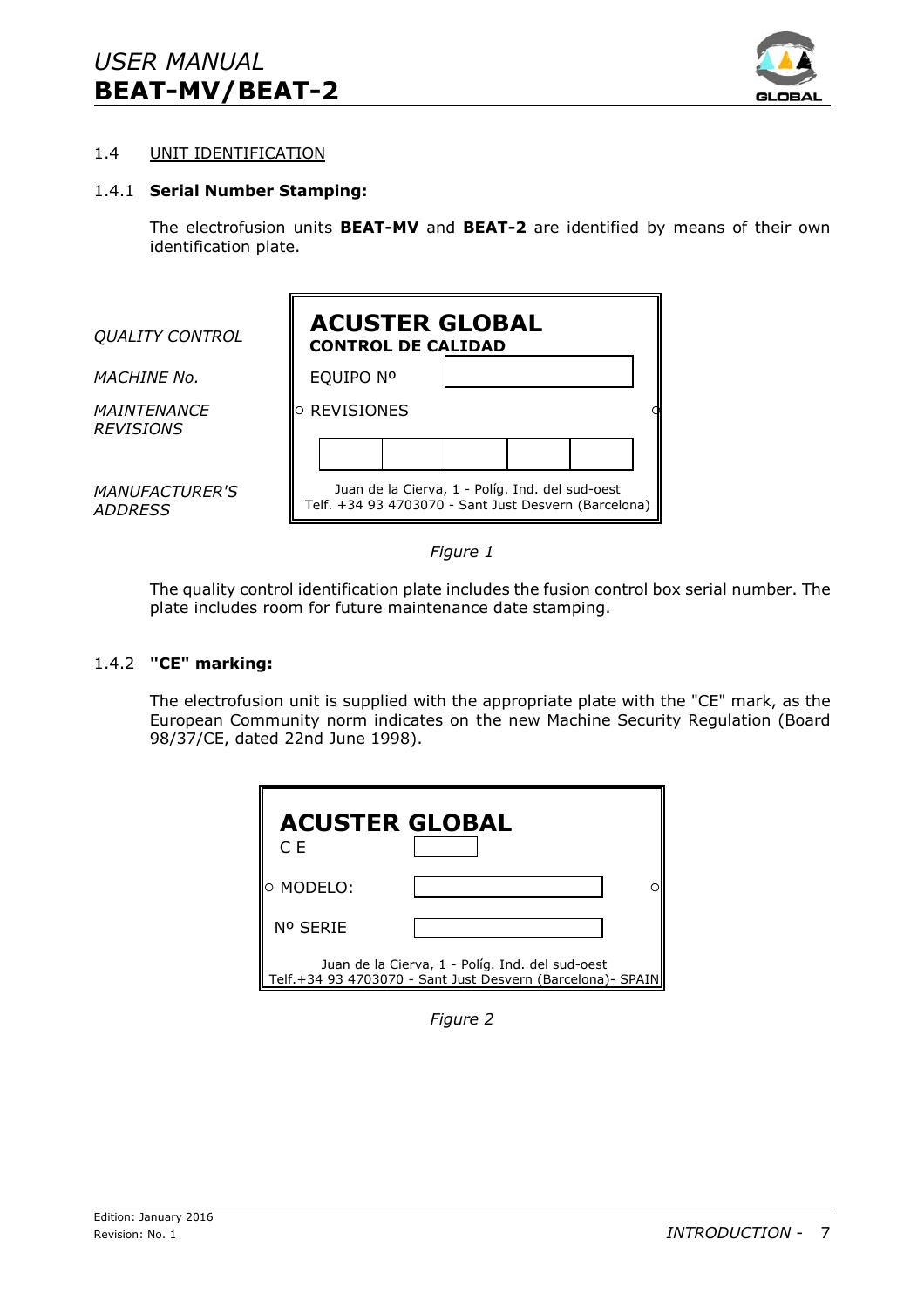

# 1.5 MEASURES OF PROTECTION AGAINST ACCIDENTS

# 1.5.1 **Safety alert symbols:**

This User Manual employs the following safety alert symbols:



Indicates information, considered important, but not hazardrelated.

When appears this hazard alert sign in this manual, carefully read what is says.



Indicates a hazardous situation that, if not avoided, will result in death or serious injury.

Indicates a hazardous situation that, if not avoided, could result in death or serious injury.

Indicates a hazardous situation that, if not avoided, could result in minor or moderate injury.

#### 1.5.2 **Safety measures and dangers:**

Please go by the following safety measures:

- $\bullet$  Keep the fusion control box out of the reach of non authorised personnel, non qualified personnel and children. Protect the control unit from water, rain, snow, etc.
- M When transporting the unit, and during loading and unloading operations, the appropriate precautionary measures must be taken to ensure that all unit components are completely secured in the vehicle, and that they are free from impact during transportation.
- **O** Protect the electrofusion cables and the cable that goes to the power supply of cutting objects.
- M All damaged cables must be replaced immediately by the After-Sales Service of STPAcuster.
- M Always plug the control box to a power supply provided with differential and ground connection.
- $\bullet$  Do not expose the fusion control box to heavy weights. All slight damage caused to the external frame or to other elements will have to be replaced immediately by the After-Sales Service of STPAcuster.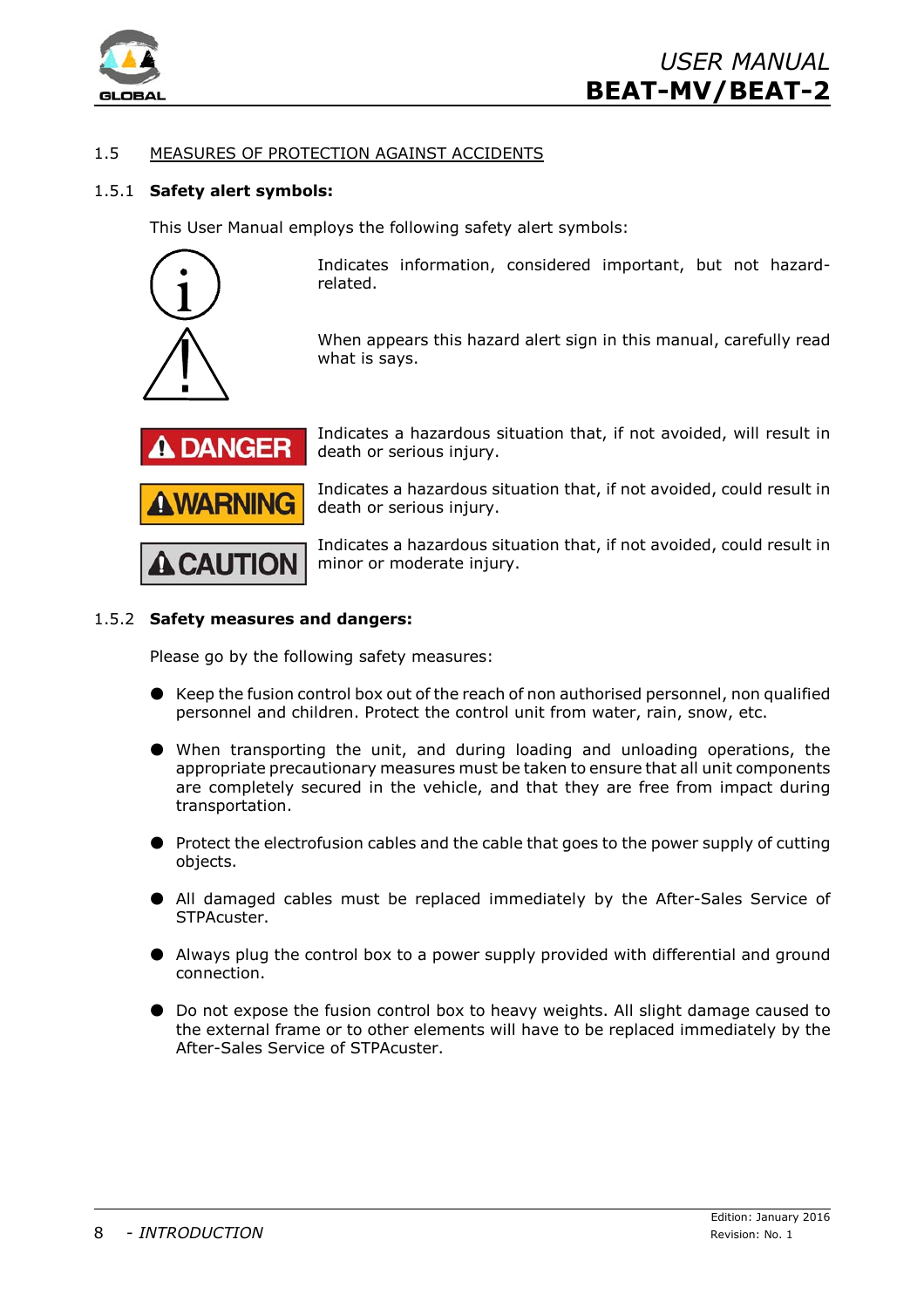

 $\bullet$  The fusion control boxes which are not being used must be kept out of the reach of the non authorised personnel. They will have to be kept in rooms of low humidity degrees and of restricted access.

 $\bullet$  Always use adequate working clothes. For outside work, it is recommended to use rubber gloves and boots with insulating soles (in wet areas, this advice is essential), and other applicable personal protective equipment such as hard hat, safety glasses, etc. For indoor fusion jointing work, adequate ventilation of the premises must be provided.

- M Before using the fusion control box, its external condition will have to be checked, as well as its working condition. All components must be correctly assembled in order to guarantee the correct functioning of the unit.
- $\bullet$  The damaged components must be repaired or replaced by the After-Sales Service of STPAcuster.
- $\bullet$  The fusion control box can only be opened by the After-Sales Service of STPAcuster.
- M Should the fusion control box not work properly, it will have to be sent immediately to the After-Sales Service of STPAcuster.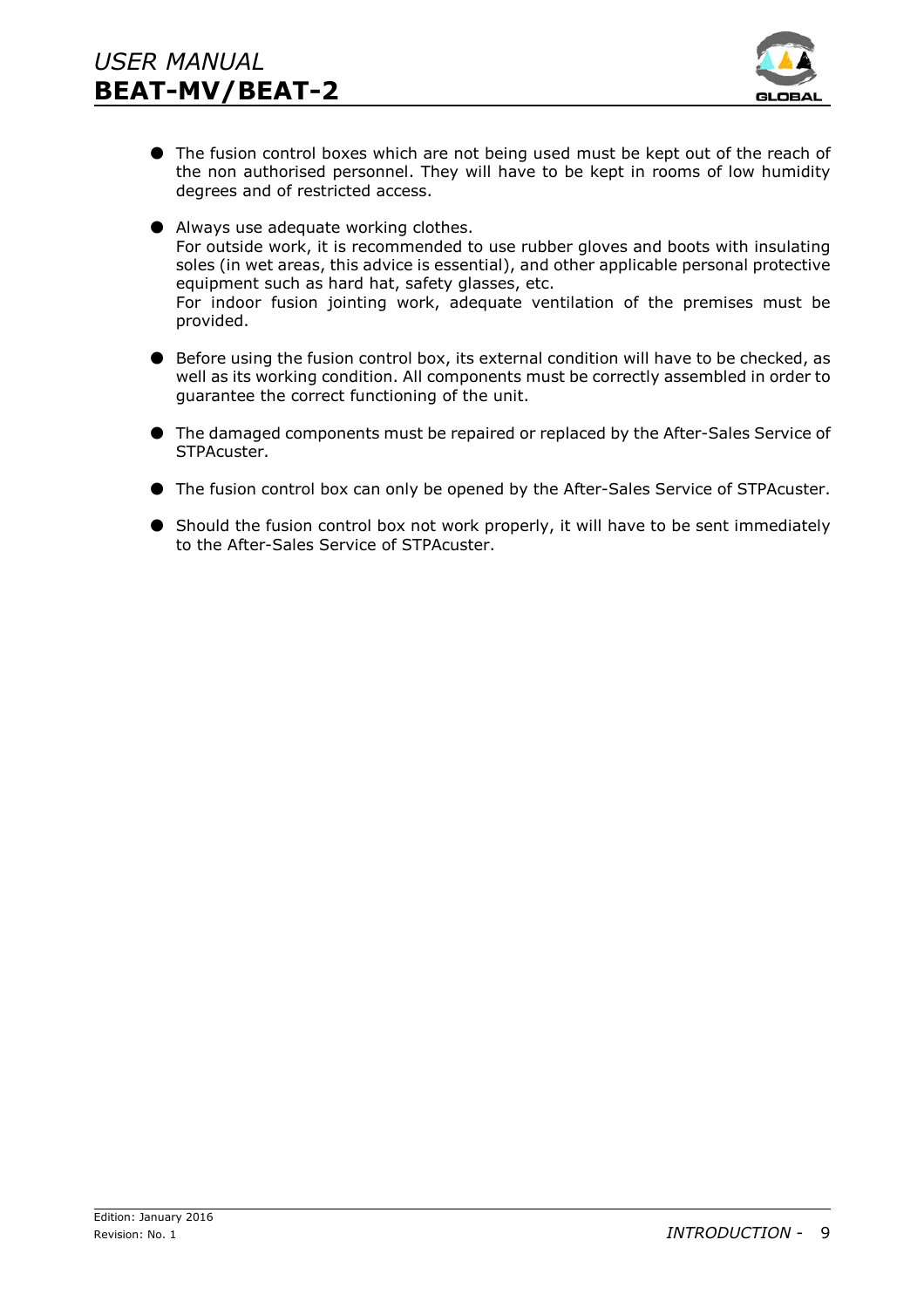

 $\overline{\phantom{a}}$ 

# 1.6 DECLARATION "CE" OF CONFORMITY

ACUSTER GLOBAL, S.L. Ctra. Montcada, 608 08223 Terrassa (Barcelona) SPAIN

declare under our sole responsibility that the electrofusion units **BEAT-MV** and **BEAT-2**, to which this declaration relates is in conformity with the following Directives and also the following relating standards:

| <b>Directive</b>                              | <b>Related Specification</b>         | <b>Model</b>        |
|-----------------------------------------------|--------------------------------------|---------------------|
| 2006/95/CEE<br>Low Voltage                    | EN 60204-1<br>EN 60335-1; EN 60519-1 | <b>BEAT-MV</b><br>& |
| 2004/108/CEE<br>Electromagnetic compatibility | EN 61000-6-2<br>EN 61000-6-3         | <b>BEAT-2</b>       |
| 2002/95/CEE<br><b>ROHS</b>                    | EN 62321-1                           |                     |
| 2002/96/CEE<br><b>WEEE</b>                    |                                      |                     |
|                                               | ISO 12176-2                          |                     |
|                                               | <b>ISO/TR 13950</b>                  | <b>BEAT-2</b>       |

Sant Just Desvern, 20th September 2012

Jaume Puig General Manager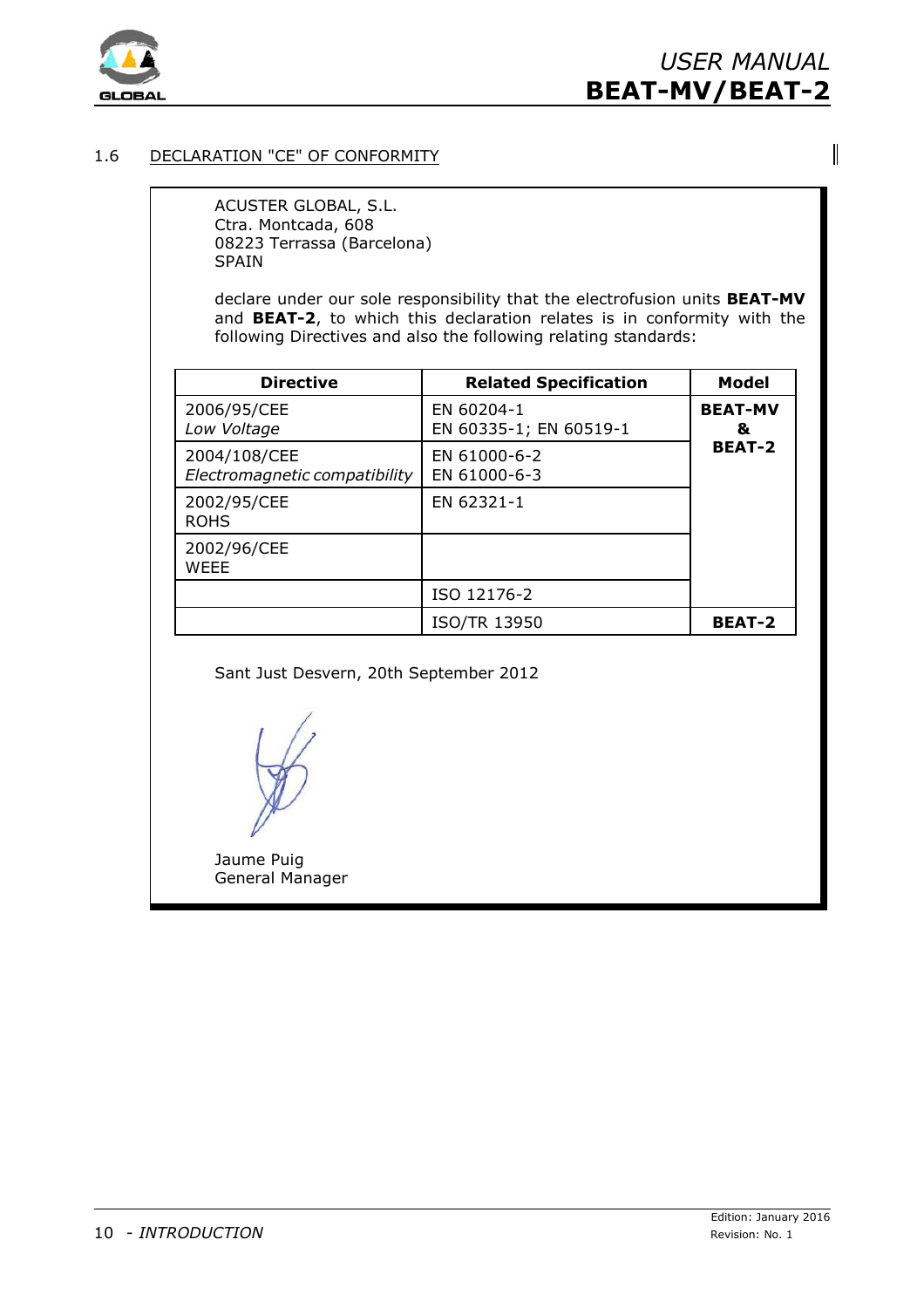

Ŧ

# 1.7 GUARANTEE

|  | <b>Guarantee Declaration:</b>                                                                                                                                                                                                                                                                                                                                                                                                                                                            |
|--|------------------------------------------------------------------------------------------------------------------------------------------------------------------------------------------------------------------------------------------------------------------------------------------------------------------------------------------------------------------------------------------------------------------------------------------------------------------------------------------|
|  | All the electrofusion units <b>BEAT-MV</b> and <b>BEAT-2</b> are manufactured from high<br>quality material and have been subjected to rigorous tests for resistance and<br>working order as well as passing all the quality control tests required by the<br>applicable normative (see "CE" Declaration of conformity).<br>Regardless of whether an incident might occur during the period of guarantee,<br>we recommend careful reading of the following general guarantee conditions. |
|  | <b>General conditions of Guarantee:</b>                                                                                                                                                                                                                                                                                                                                                                                                                                                  |
|  | 1. ACUSTER GLOBAL, S.L. guarantees that this product has no manufacturing<br>defect at the time of its purchase and extends this guarantee for the period<br>of TWO years.                                                                                                                                                                                                                                                                                                               |
|  | 2. If the product proves defective during this period, due to the materials or<br>its assembly, it will be repaired free of charge, including the cost of<br>materials and labour at STPAcuster's Technical Service.                                                                                                                                                                                                                                                                     |
|  | 3. The Guarantee is not valid in the following cases:                                                                                                                                                                                                                                                                                                                                                                                                                                    |
|  | When the fault in the product is a result of:                                                                                                                                                                                                                                                                                                                                                                                                                                            |
|  | Abuse or incorrect use of the unit<br>Not following the instructions specified in this User Manual for<br>connecting to a group generator.<br>Repairs carried out without authority from STPAcuster (the taking<br>apart or breaking of the unit's seal immediately renders the guarantee<br>invalid).<br>Accidents, natural disasters (including lightning, water action etc) as<br>well as any cause beyond STPAcuster's control.                                                      |
|  | 4. In all claims against this guarantee, information relating to the model, date<br>of purchase, Serial number and any other additional information must at all<br>times be stated.                                                                                                                                                                                                                                                                                                      |
|  |                                                                                                                                                                                                                                                                                                                                                                                                                                                                                          |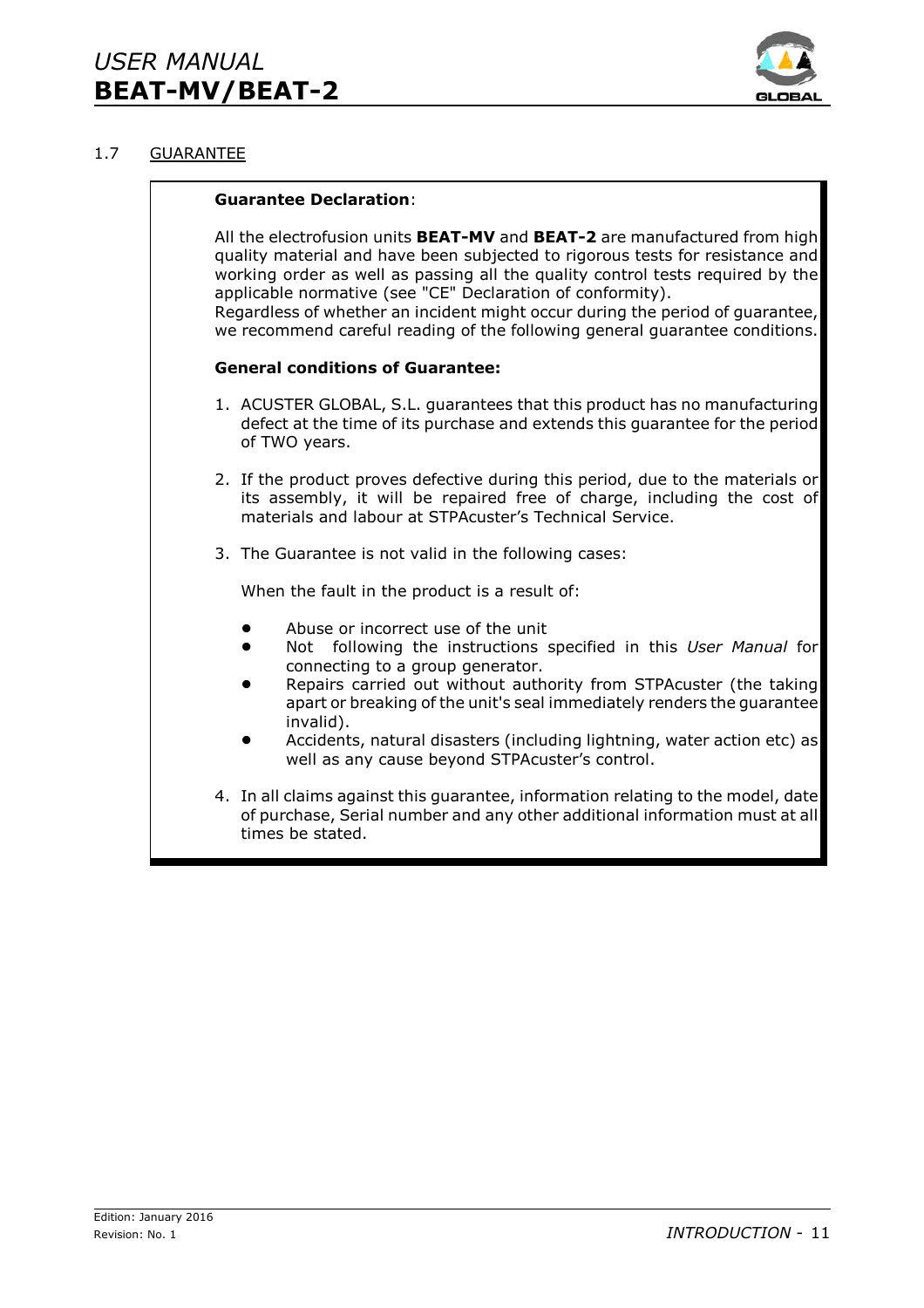

# **CHAPTER 2: UNIT'S DESCRIPTION**

# 2.1 GENERAL

The electrofusion units **BEAT-MV** and **BEAT-2** are made up of a metal casing, a master switch, the mains and electrofusion cables. Additionally the **BEAT-2** is fitted with a d-sub connector for the connection of scanner and PC.

The front part is formed by a membrane which incorporates tactile push-buttons to enter the data and a back-lit LCD display.

Inside, the unit is formed by a processor board (CPU), transformer, in addition to all of the electronics necessary for the electrofusion process, current and voltage controls.



*Figure 3a: BEAT-MV general view Figure 3b: BEAT-2 general view*

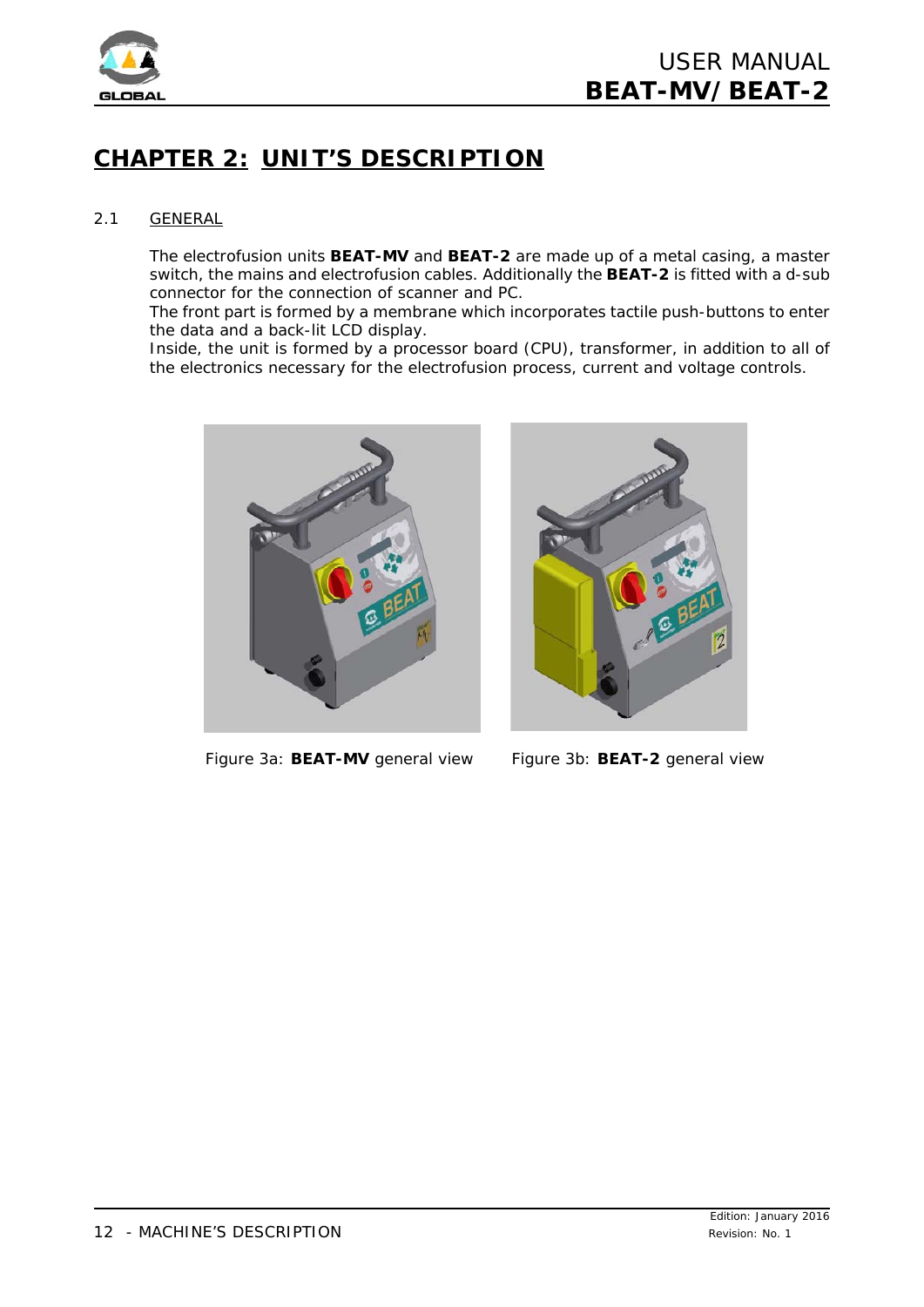

# 2.2 FRONT

The front part of **BEAT-MV** and **BEAT-2** electrofusion unit is formed by a silkscreened plastic membrane which incorporates membrane type tactile push-buttons. The display is located on the upper left side.

## Where:

- **1** Membrane with push-buttons
- **2** Display
- **3** Master switch
- **4** Connector D-sub 9 pins (**BEAT-2**)
- **5** Adhesive of model: **MV** or **2**



# 2.3 RIGHT SIDE

*Figure 4*

On the right side of the **BEAT-MV** and **BEAT-2** electrofusion unit (looking at it from the front), the following elements are located:

- **1** Technical specifications sticker
- **2** "CE" plate
- **3** Service revisions plate



*Figure 5*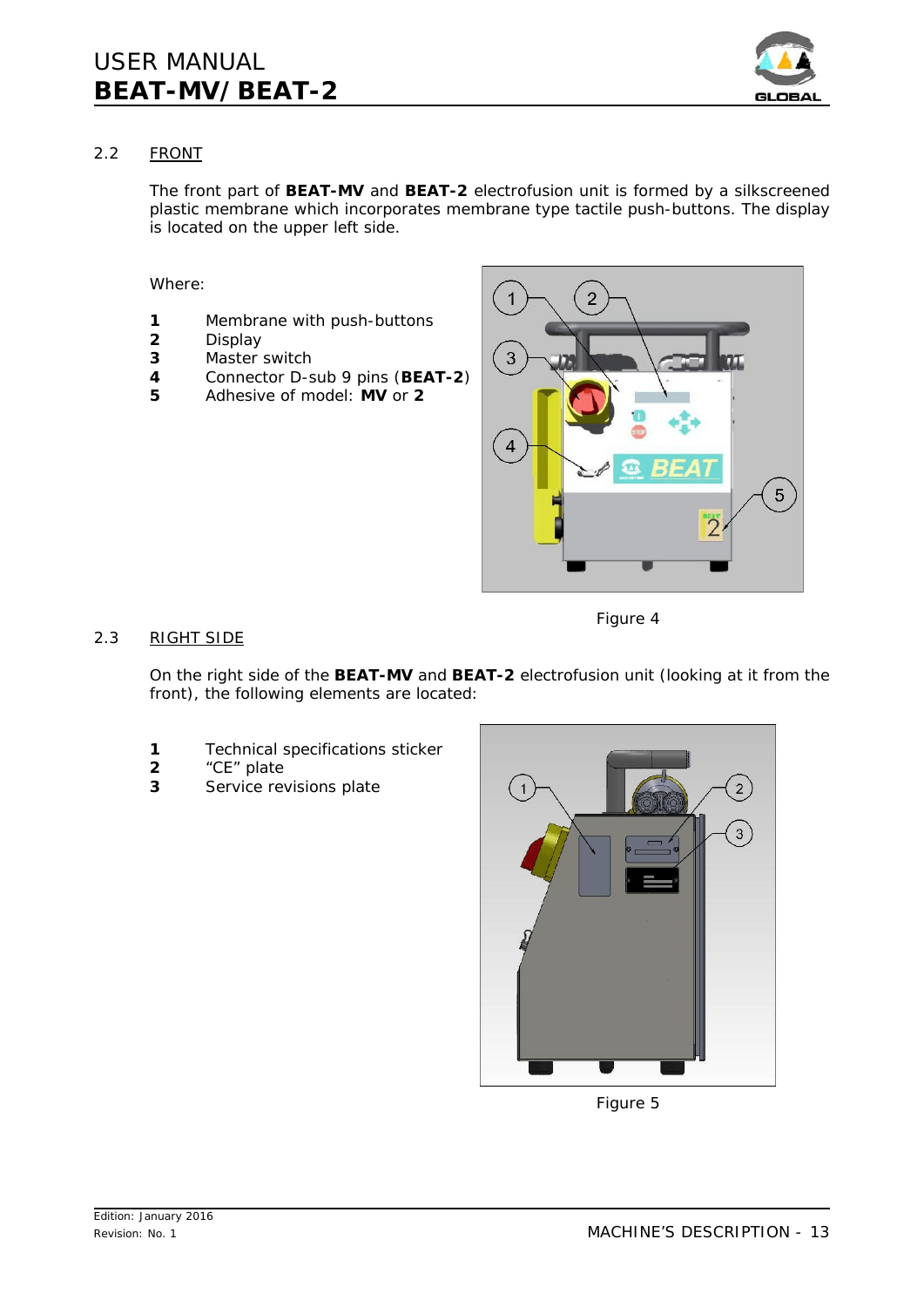

# 2.4 LEFT SIDE

On the left side of the **BEAT-MV** and **BEAT-2** electrofusion unit (looking at it from the front), the following elements are located:

- **1** Document holder bag (**BEAT-2**)
- **2** RT sensor
- **3** Buzzer



*Figure 6*

# 2.5 REAR

At the top of the **BEAT-MV** and **BEAT-2** are located the following components.

- **1** Transport handle
- **2** Power cable
- **3** Electrofusion cables



*Figure 7*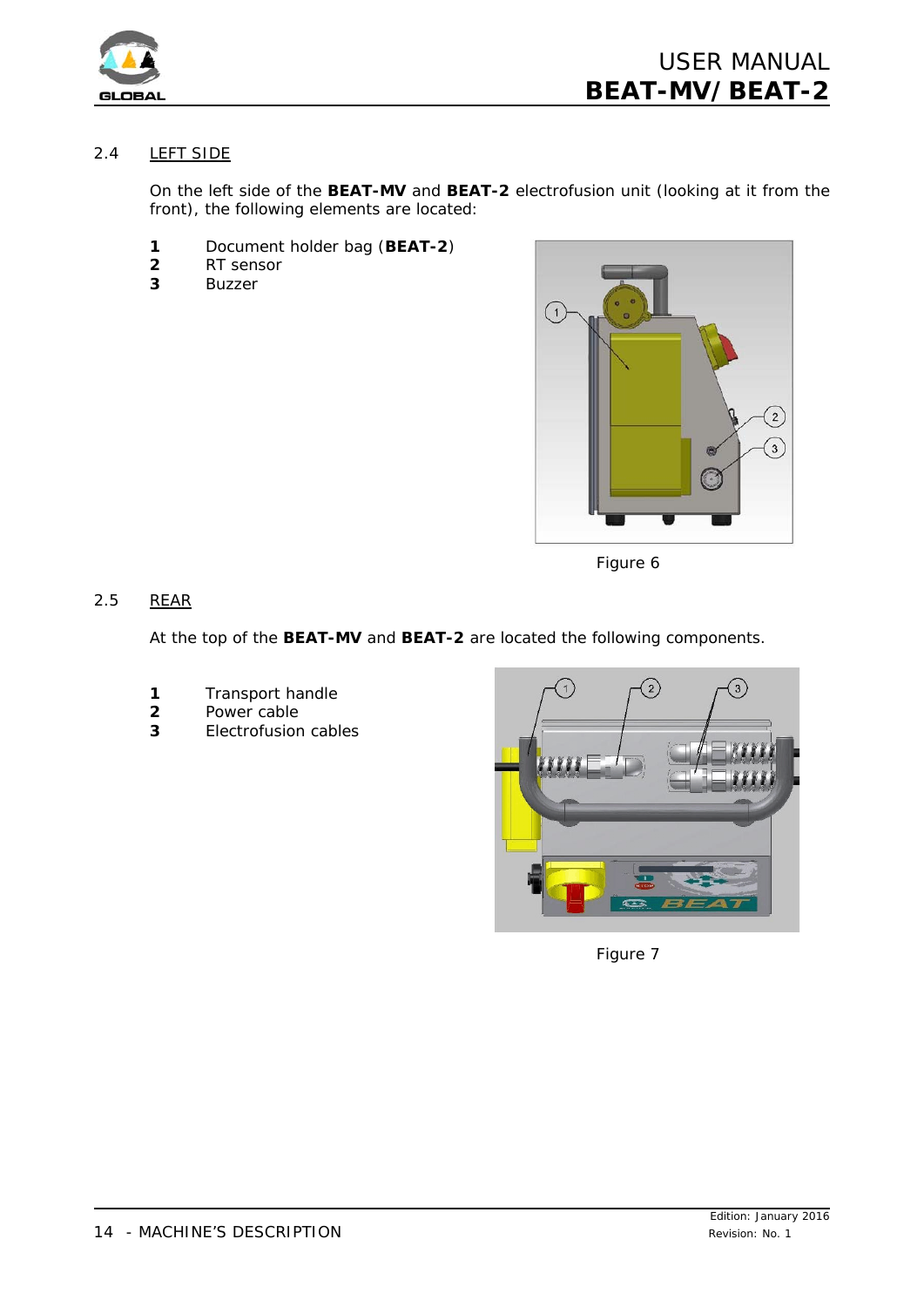

# **CHAPTER 3: MODE OF USE**

# 3.1 FUSION PROCEDURE FOR ELECTROFUSION FITTINGS

#### 3.1.1 **Scraping pipe surfaces:**

First clean the surface to be scraped with a clean lint-free dry cloth. The length to be cleaned will depend on the size of the fitting to be used, adding a minimum additional margin of 50 mm on each end.

Scrape the area of the pipe or pipes where the fitting to be joined will be installed. The length of the scraping should be greater than that of the fitting.



IMPORTANT !

The scraping of the pipe should generate swarfs. This ensures the elimination of the pipe's most exterior oxidation, which would otherwise lead to a dissatisfactory electrofusion joint.

Next clean the scraped area with a degreasing towel or with a clean, dry white cloth (which does not shed lint), dampened with isopropanol or recommended PE solvent.

#### 3.1.2 **Fitting installation:**

For joints of *tapping saddles* and *branch saddles*, place a rounder on each side of the scraped area if the fusion is performed over a bar pipe. If the joint is performed over a pipe from a roll, the placement of an aligner-rounder tool is indispensable. Next install the fitting over the pipe.

If the fitting to be jointed is a *coupler*, *reducer* or *elbow*, remove it from its wrapping, and without touching its interior, install it on the scraped and cleaned pipe. Now assemble the aligner and the other specially-prepared pipe or fitting.

Electrofusion joints should only be carried out by qualified staff.



*Figure 8*

Protect the area where electrofusions area carried out from adverse weather conditions, such as rain, snow or wind. Admissible temperatures range from -5°C to +45°C. In order to achieve a uniform temperature in the whole diameter of the pipes, protect the fusion area against sunrays or bad weather.

The quality of the joint depends substantially on the care taken in the previous preparation tasks (scraping, degreasing, etc).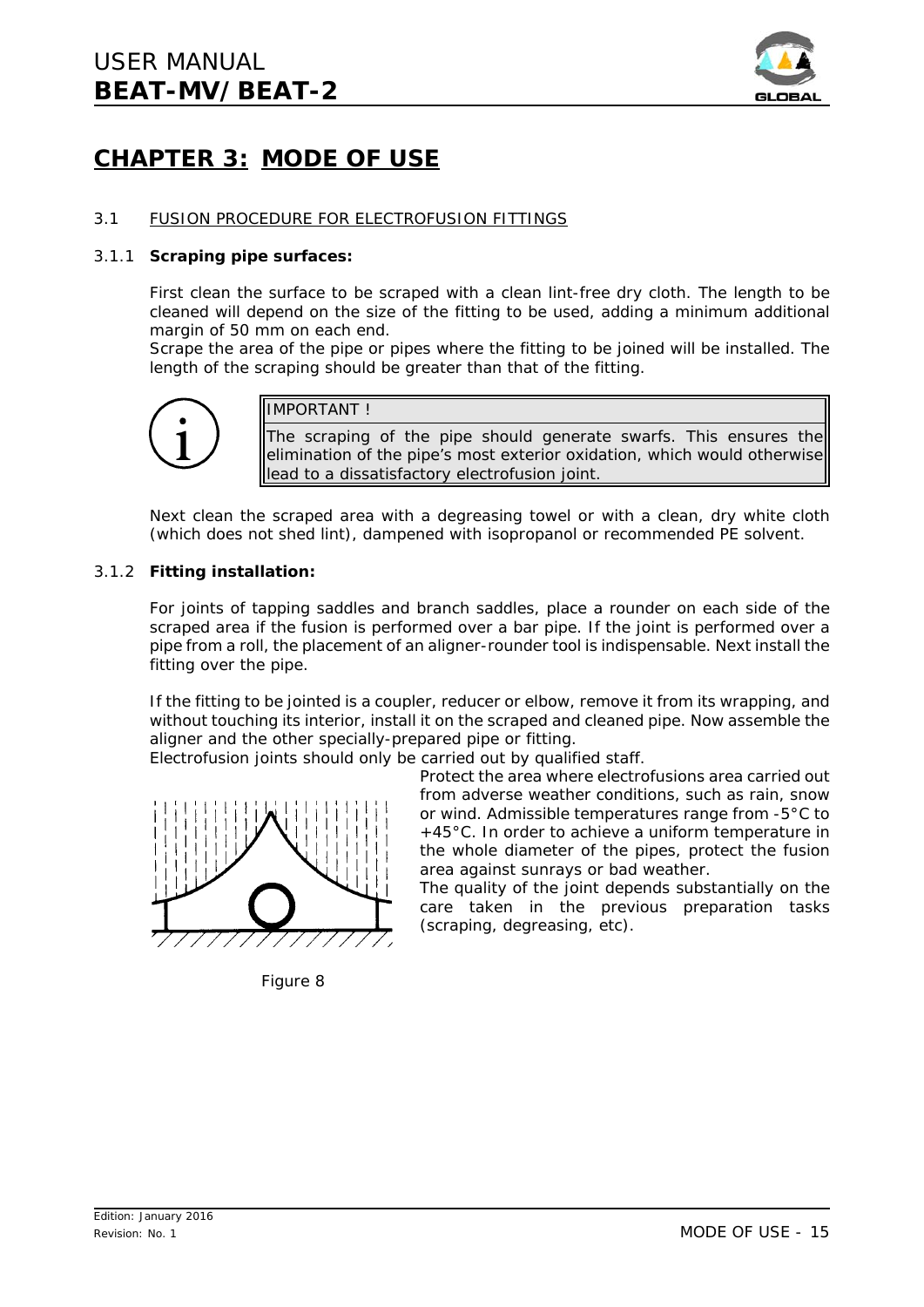

# 3.1.3 **Unit connection:**

# **DANGER**

Connect the unit to a 230 V  $\pm$  15%/50-60 Hz mains source (or to a 110 V, according to market requirement) of alternating current. For generator group specifications, please refer to *CHAPTER 6: TECHNICAL CHARACTERISTICS*.

IMPORTANT NOTES !

**Connection to a generator:** the generator electric connection where the control box mains is plugged must be normalized and fitted with differential and ground pin. Refer to the generator's User Manual. **Connection to the mains:** the building electric installation where the control box mains is plugged must be fitted with earth connection as well as circuit breaker.

Do not unplug the mains pulling from the cable.

**BEAT-2**: connect the scanner before switching on the unit.

Checking the fitting connection cable terminals before starting up the unit is advised. There are different types of adopters depending on the type pf fitting to be used.

 $\bullet$  Set the master switch in the ON position.

**BEAT-XX No.xxxx V v.vv UK dd/mm/yy**

The display backlight will be enable, an acoustic signal heard and the following information will appear:

**BEAT-XX**: model, BEAT-MV or BEAT-2 **No.xxxx**: unit serial number **V v.vv**: software version UK: Letters of the active language **dd/mm/yy**: current date

Once the display time has elapsed (3 seconds), the unit will display the following screen.

*Possible initial messages:*

#### TECHNICAL MACHINE SERVICE

If the programmed warning date for the Technical Machine Service in the unit has expired, the display will show:

| <b>REV. VALID UNTIL</b> |  |  |
|-------------------------|--|--|
| dd/mm/yy                |  |  |

The unit will emit an acoustic signal and a message will appear in the display along with the date of the next check.

If the date **dd/mm/yy** has not expired yet, press START to confirm and proceed to the next screen (regardless of the existing locking set up of the unit).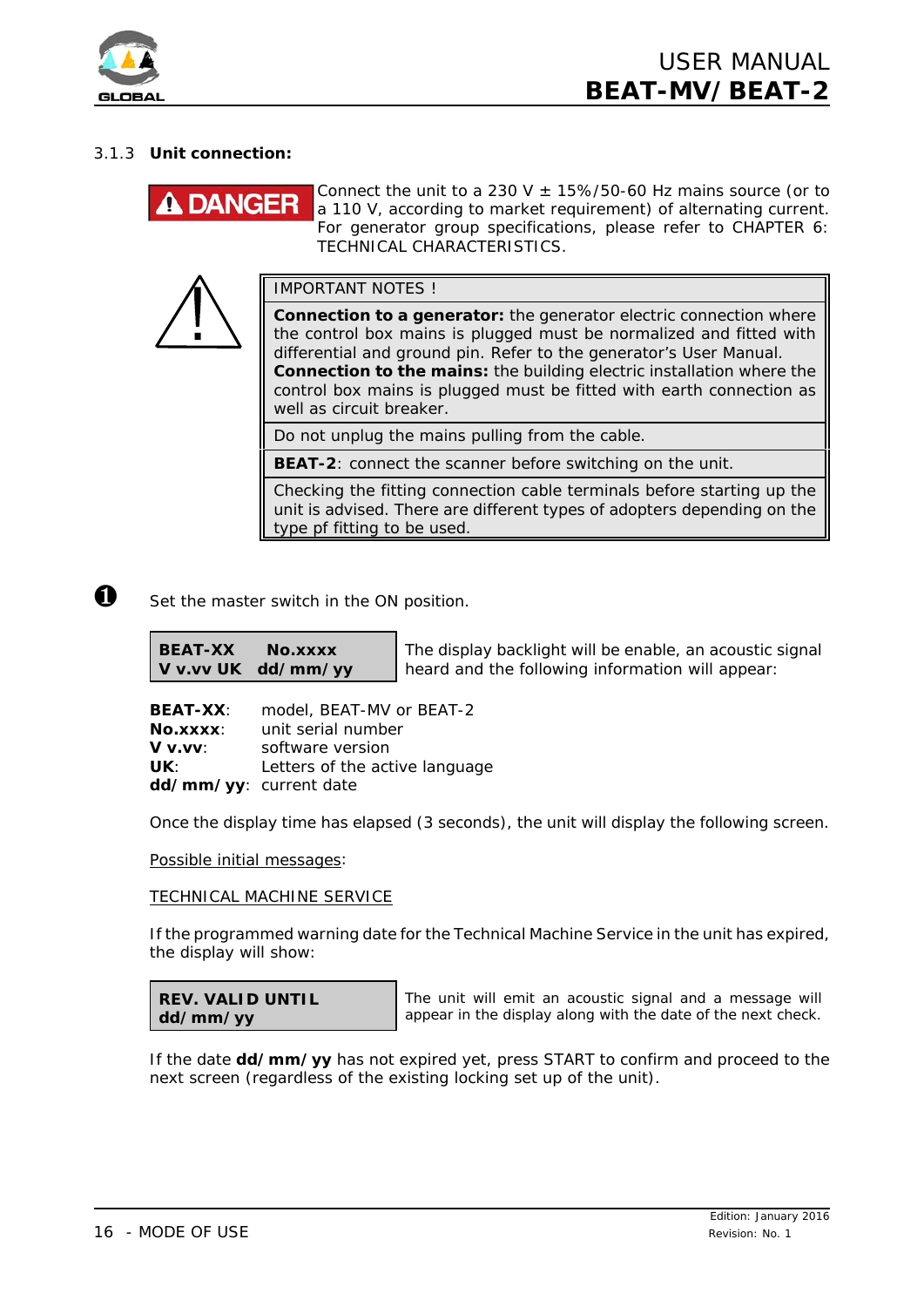

If the date **dd/mm/yy** has already expired but the unit is set up without locking, by pressing START you will be able to move to the next screen. However, if the unit is set up with locking subsequently the unit will not be able to be used until the TMS has been carried out.

# AMBIENT TEMPERATURE OUT OF RANGE

If the ambient temperature is not within -20 $^{\circ}$ C and 50 $^{\circ}$ C [from software version v. 1.21 (previous software versions -15°C and  $50°$ C)] or the temperature sensor is defective, with data entry via bar code the following message will be displayed:

#### **TEMPERATURE OUT OF RANGE**

Pressing the key START/VALIDATE automatically switches to manual mode.

NOTE: In the case of faulty probe, send the unit to the STPAcuster's After-sale Service.

#### INTERNAL FAULT

If the software detects that there is a voltage output through the electrofusion cables out of the electrofusion cycle, the display shows the following message:

#### **SERIOUS TROUBLE TURN OFF UNIT**

The unit will be blocked and the buzzer will be permanently activated. Switch off immediately the unit.

NOTE: If case to have an electrofusion fitting connected, check if it has suffered damage. Send the unit to the STPAcuster's After-sale Service.

#### LOW BATTERY

In case to detect a battery voltage below the minimum required, the display will indicate:

**SERVICE FLAT BATTERY**

Send the unit to the STPAcuster's After-sale Service for the replacement of the battery.

Pressing the START button, the display shows the date and time to update it (refer to paragraph **DATE/TIME** of section 3.2.4 of this *Manual*). This update will keep for some time if the battery is not replaced, especially with the unit disconnected from the mains.

From the time the unit is started up, a verification of the input voltage is performed. If the voltage registered by the unit is above or below the tolerance allowed (195-265 V for nominal 230Vac and 90-140 V for nominal 110Vac ), one of the following messages will appear on the display:

| <b>POWER SUPPLY ERROR</b> |  |
|---------------------------|--|
| 265/140V 65Hz             |  |

Appears when the input voltage or frequency is over 265/140 Vac and 65 Hz, respectively.

#### **POWER SUPPLY ERROR 195/90V 45Hz**

Appears when the input voltage or frequency is under 195/90 Vac and 45 Hz, respectively.

Check the power supply (generator) and correct the defect. It is not necessary to switch the unit off and switch it on again to refresh the input voltage.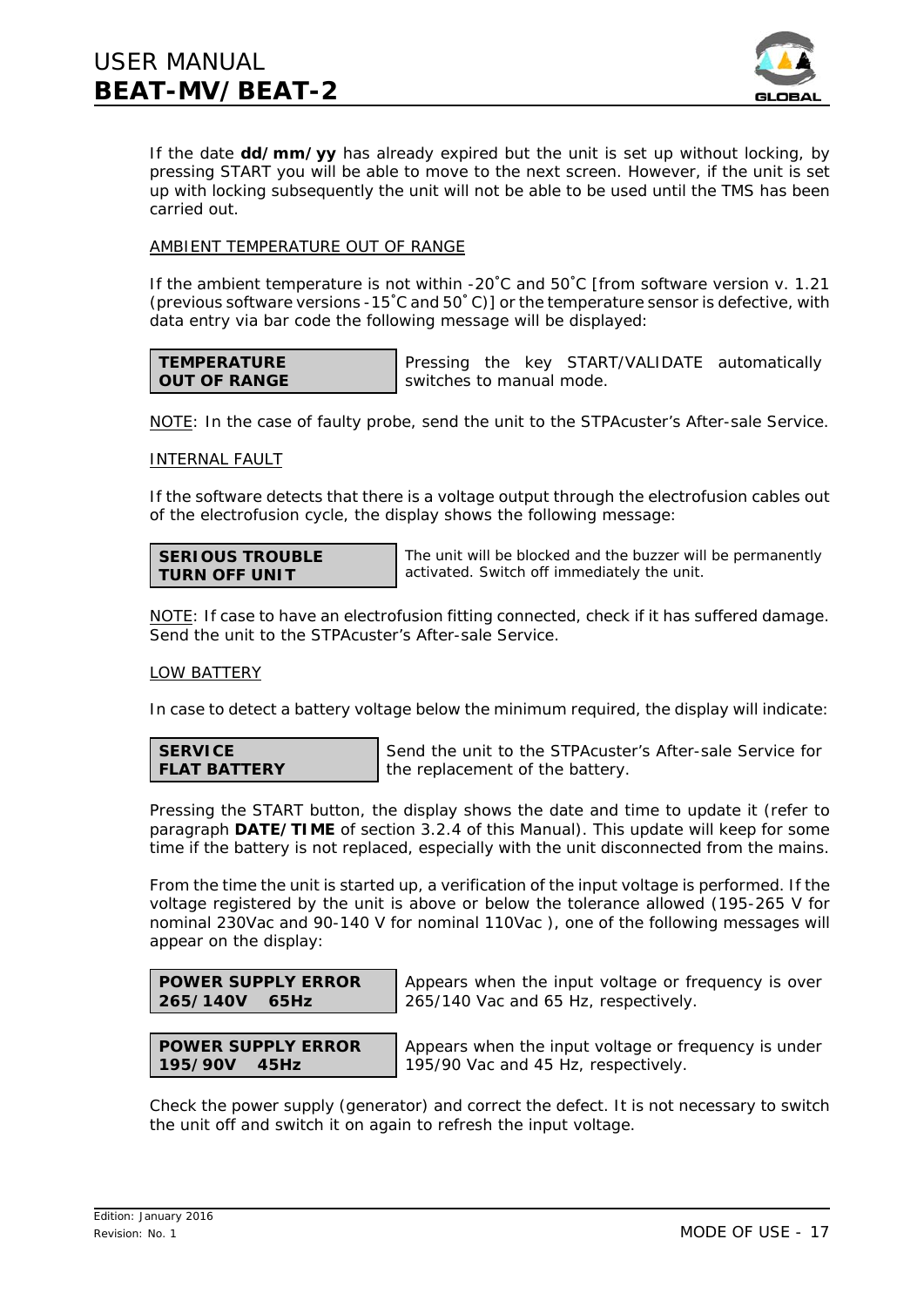

# 3.1.4 **Using the Barcode Reader (BEAT-2):**

If you read the different data (operator's ID, job ID, fittings, pipe, etc) by using optical means (scanner), connect the reader device into the corresponding connector and put it in front of the barcode data.



*Laser scanner:* When reading, the connected scanner emits a red laser line of a particular length. To capture the barcode data, place the scanner so that the laser line coincides longitudinally with the barcode. The distance will depend on the size of the barcode to read. Once the scanner has been placed in position, the laser line will stop flashing and remain fixed. When this happens, press any of the three buttons on the top of the scanner.



*Figure 9: Example of using the laser scanner*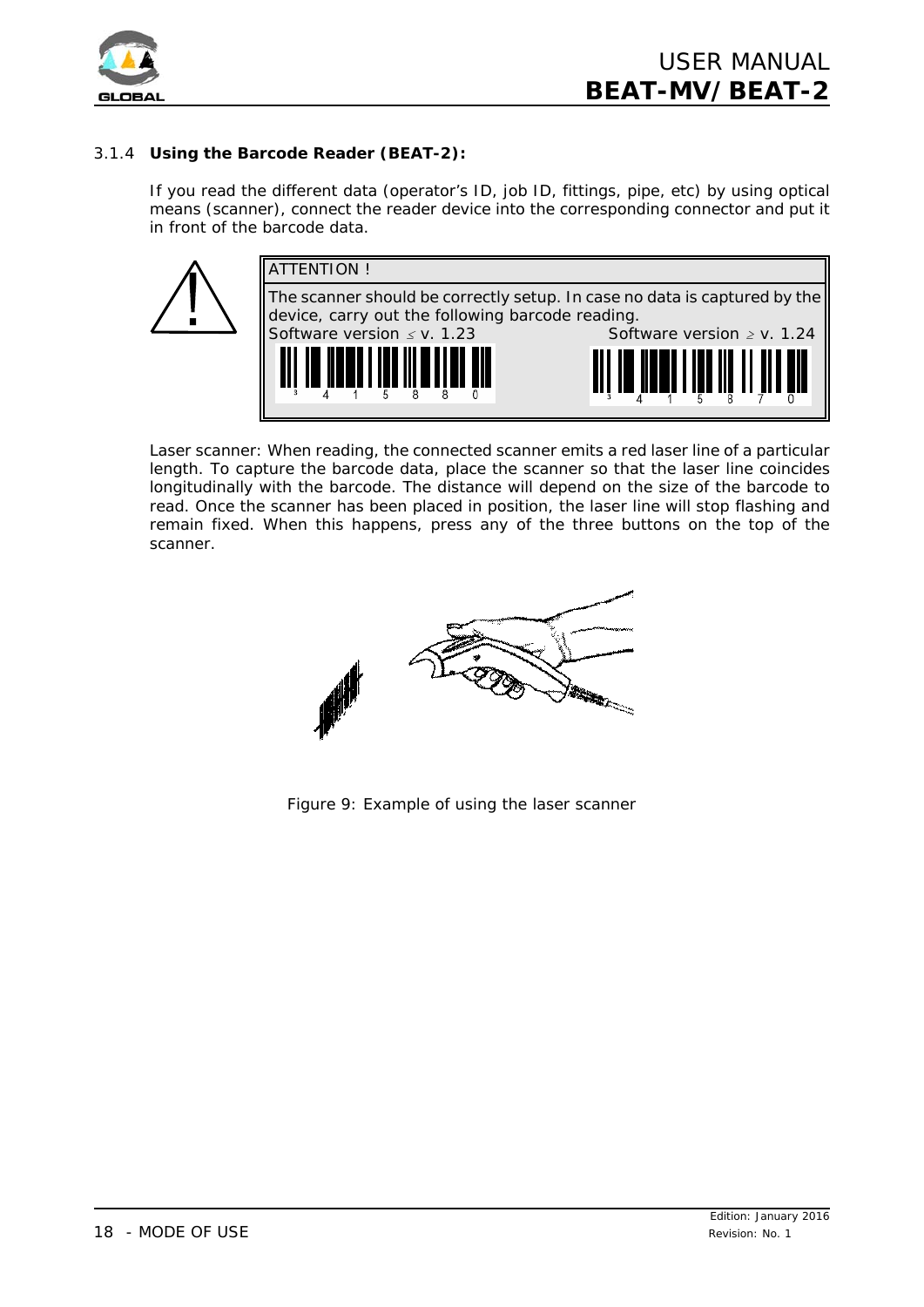

# 3.1.5 **Fitting connection:**

Connect the unit cable connectors in the fitting terminals to be jointed. The contact surfaces of both the fitting's terminals and the cable connectors must always be clean.



# 3.1.6 **Entering electrofusion data in the unit:**

Ù **BEAT-MV/BEAT-2:** *Entering joint data without barcode: via the keyboard.*

**BEAT-2** only: Click one of the 4 arrows. The display will show the following screen:

**BEAT-2 23**/**C FUSION DATA?**

Where 23<sup>°</sup>C corresponds to the ambient temperature (informative).

Enter voltage. Press the  $\rightarrow$  and  $\leftarrow$  arrows to move the cursor to a different field and the  $\uparrow$  and  $\downarrow$  arrows to select the values.

```
FUSION DATA: 23ºC
VOLTAGE(Volt): 40.0
                         40.0 Volt by default.
```
#### **The electrofusion voltage should be between 8 and 48 V.**

Press START/VALIDATE to pass to the next screen.

Enter the time indicated by the fitting manufacturer, bearing in mind the correction given according to the ambient temperature (according to the manufacturer). Press the  $\rightarrow$  and  $\bullet$  arrows to move the cursor to a different field and the  $\bullet$  and  $\bullet$  arrows to select the values.

**FUSION DATA: 23ºC TIME(s):** \$**000**

"0000" by default.

#### **Maximum permitted time of 5940 seconds (99 minutes).**

Press START/VALIDATE to pass to the next screen.

**SCRAPED & CLEANED ? <YES>**

Does not contemplate it being <NO>.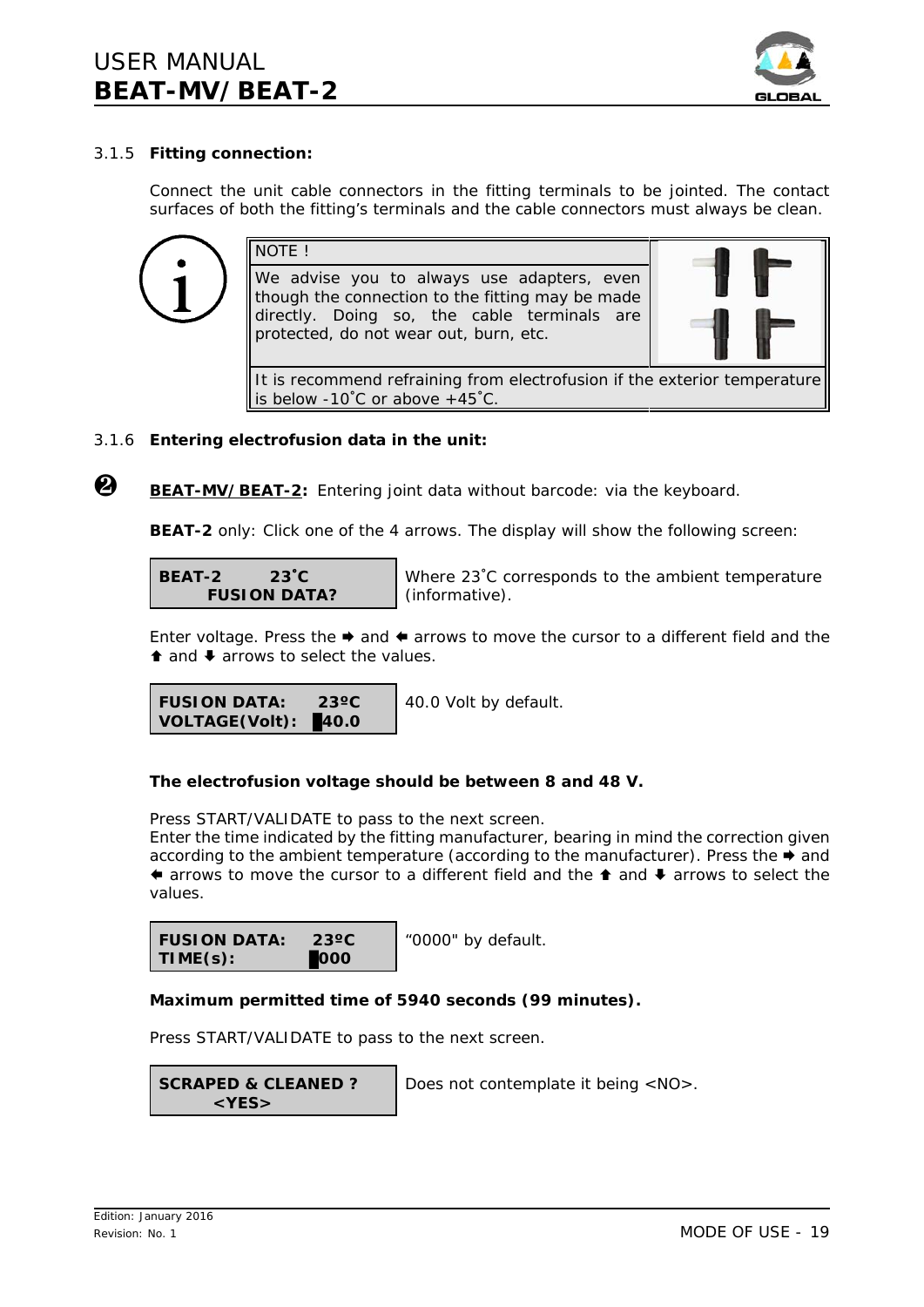

Click the START/VALIDATE key. The following message will appear:

**PRESS <START> TO BEGIN**

Click the START/VALIDATE key to hear an acoustic signal and the electrofusion cycle will begin.

# **(2) BEAT-2:** *Reading the fitting's barcode using the scanner.*

Read the fitting's barcode with the scanner connected to the serial connector.



# WARNING !

Make sure you always read the barcode corresponding to the fitting to be electrofused. Should you not record the fitting's data, this could cause errors in the electrofusion process that would have repercussions on the quality and reliability of the joint.

If the barcode or reading were incorrect.

```
FUSION DATA:
    WRONG DATA
```
Error message.

Two acoustic signals are emitted and it returns to the start. When the data have been satisfactorily captured, the screen will show the following message:

#### **FUSION DATA: I AG d20 40,0V 34s**

Information captured.

Where it involves a (I) Agru coupler of diameter 20, 40 Volt and 34 seconds (nominal).

| Main symbols used (for the full list, please see ISO/TR 13950): |                   |  |              |  |
|-----------------------------------------------------------------|-------------------|--|--------------|--|
|                                                                 | Monofilar coupler |  | Reducer      |  |
|                                                                 | Saddle            |  | Lee.         |  |
|                                                                 | Single socket     |  | <b>Flbow</b> |  |

Click the START/VALIDATE key to pass to the following screen.

**SCRAPED & CLEANED ? <YES>**

Does not contemplate it being <NO>.

Click the START/VALIDATE key. The following message will appear:

**PRESS <START> TO BEGIN**

Click the START/VALIDATE key to hear an acoustic signal and the electrofusion cycle will begin.



If there is a malfunction in the electrofusion process, hot molten PE/PP can be expelled in rare cases. Therefore, keep at a safe distance from the fusion point during the electrofusion cycle and do not connect any other electric equipment during the process.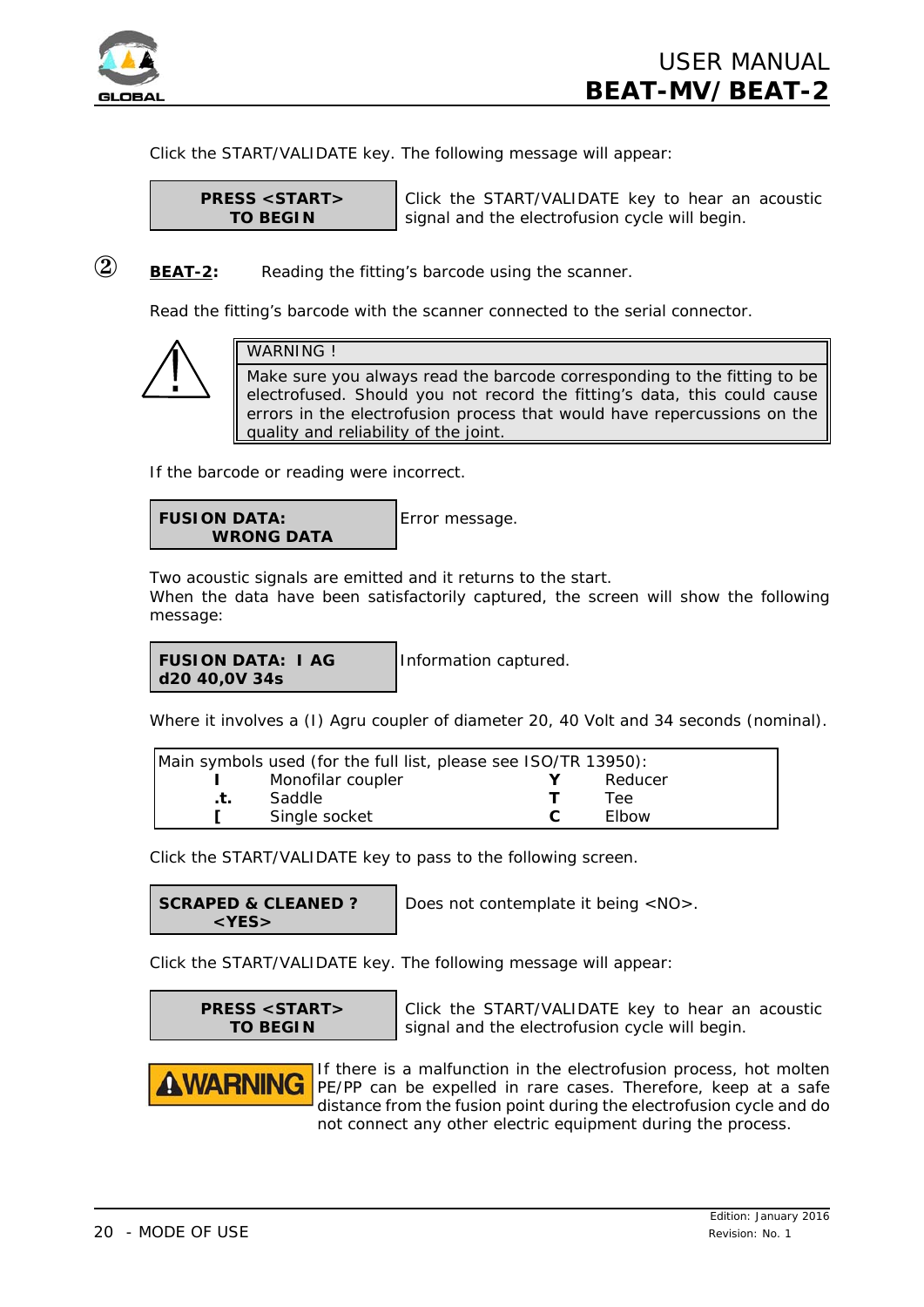

# 3.1.7 **Electrofusion process:**



WARNING ! In order to guarantee a good electrofusion, it is recommendable not to reuse a fitting in which the fusion cycle has been interrupted.

 $\bigotimes$  The unit has initiated the electrofusion cycle. The time and countdown till you get to zero will come on the display in seconds. The START/VALIDATE led will flash during the whole cycle.

**BEAT-MV**/**BEAT-2** (Manual) **BEAT-2** (Barcode)

**vv.vV TTTTs tttts**

**ON PROCESS...**

The electrofusion cycle is being initiated.

**ON PROCESS... I AG d20 40.0V 34s**

**vv.vV**: Electrofusion voltage entered. coupler of diameter 20, 40 Volt

**TTTTs**: Electrofusion time entered. and 34 seconds.

**tttts**: Countdown of time **TTTT** till zero seconds are come on the display.

Where: Where is referred to an Agru

The input voltage is checked during the start up phase of the electrofusion cycle. During this phase it is considered that the unit  $-$  specially for a generator  $-$  will stabilize its energy supply. The unit verifies if the input voltage and electrofusion current are within the established range (voltage: 165-265 V for 230Vac or 90-140 V for 110 Vac; current >2A <70A). Once overpassed this initial phase, the above mentioned voltage and current values are continuously checked during the whole electrofusion cycle.

If electrofusion data were entered using a barcode (**BEAT-2** only), the unit should also check that the fitting resistance corresponds to that of the fitting connected and that it is within the tolerances assigned by the manufacturer. This will be done when the unit starts the electrofusion cycle.

If the resistance is not correct, the display will show the following messages, where appropriate:



When the fitting resistance read by the unit is higher than allowed.

**FAILURE OF FITTING RESISTENCE TOO LOW**

When the fitting resistance read by the unit is lower than allowed.

Check the fitting, connections, etc., and restart the cycle.

When the fusion cycle has ended satisfactorily, the display will show the following message:

| <b>BEAT-XX</b>          | $23^{\circ}$ C |  |                        | The upper message is <b>COOLING TIME</b> |  |
|-------------------------|----------------|--|------------------------|------------------------------------------|--|
| <b>I CORRECT FUSION</b> |                |  | displayed alternately. | <b>CORRECT FUSION</b>                    |  |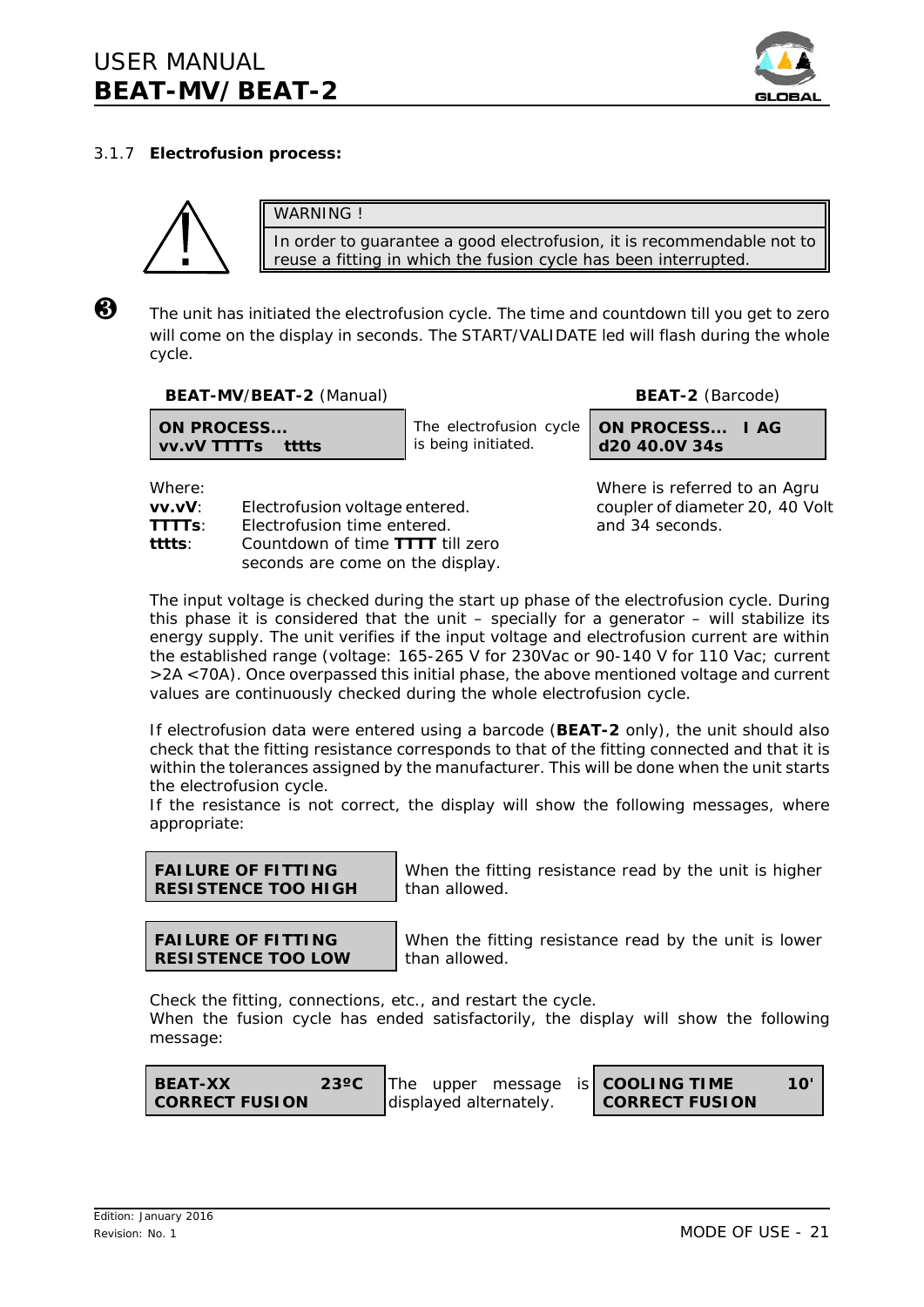

The top line of the display alternately shows the messages listed above (only **BEAT-2** and with an introduction of the electrofusion data via bar code).

Where **23**/**C** corresponds to room temperature (informative) and **10'** corresponds to the cooling time indicated in the fitting bar code.

The fusion process can be stopped at any time by pressing the STOP key. The cycle will then stop and the display will show the following message:

|              | <stop> PRESSED</stop> |
|--------------|-----------------------|
| <b>XXXXS</b> |                       |

Where xxxxs is the remaining cycle time at the moment of stopping.

If other incidents occur during the fitting electrofusion process, the process will stop and the corresponding message will be shown on the display. For further information, see CHAPTER 4: TROUBLESHOOTING.

# 3.1.8 **Cooling time:**



**<sup>1</sup>** Once the electrofusion cycle is completed satisfactorily, leave a minimum cooling time as provided by the fitting's manufacturer before proceeding to disassemble the equipment. Repeat the procedure described for a new electrofusion process.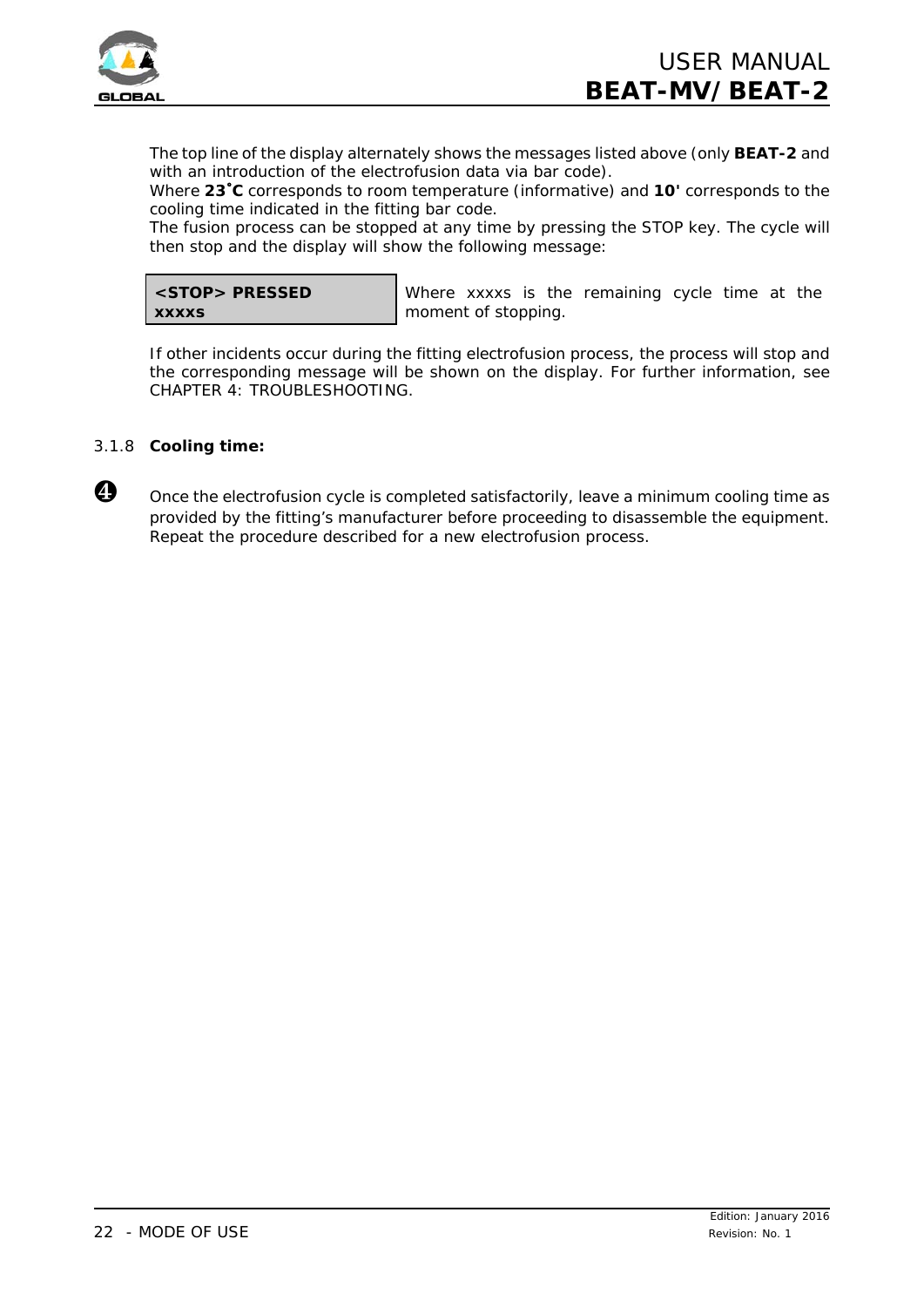

# 3.2 ACCESS TO OTHER MENUS

#### 3.2.1 **Available options:**

You can access other menus by pressing the START/VALIDATE key and then starting up the unit at the main power supply.

There are a total of four menu options: INFO/SETUP/LAST REVISION/SERVICE, accessed by sequentially clicking the  $\blacklozenge$  key. The first screen is:

| $>$ INFO     | Use the $\triangle$ and $\blacktriangleright$ keys to move to the selected option |
|--------------|-----------------------------------------------------------------------------------|
| <b>SETUP</b> | and validate with the START key.                                                  |

Click on  $\blacklozenge$  to see:

| <b>INFO</b> | Use the $\triangle$ and $\triangle$ keys to move to the selected option |
|-------------|-------------------------------------------------------------------------|
| l >SETUP    | and validate with the START key.                                        |

Click on  $\blacklozenge$  to see:

 **SETUP >LAST REVISION** Use the  $\triangle$  and  $\triangle$  keys to move to the selected option and validate with the START key.

Click on  $\blacklozenge$  to see:

 **LAST REVISION >SERVICE**

Use the  $\triangle$  and  $\triangle$  keys to move to the selected option and validate with the START key.

And click  $\blacktriangleright$  to once again see the first option.

#### 3.2.2 **INFO option:**

To validate the following INFO menu option,

| $\mathsf{S}$ NFO | Use the $\triangle$ and $\blacktriangleright$ keys to move to the selected option |
|------------------|-----------------------------------------------------------------------------------|
| <b>SETUP</b>     | and validate with the START key.                                                  |



The display screen shows the following information:

V v.vv is the software version and UK are the letters of the active language. 0000 indicates the set mode, not available for these models (for **BEAT-Tr** only). dd/mm/yy corresponds to the date of the latest revision made in the unit. Click <STOP> to exit this option.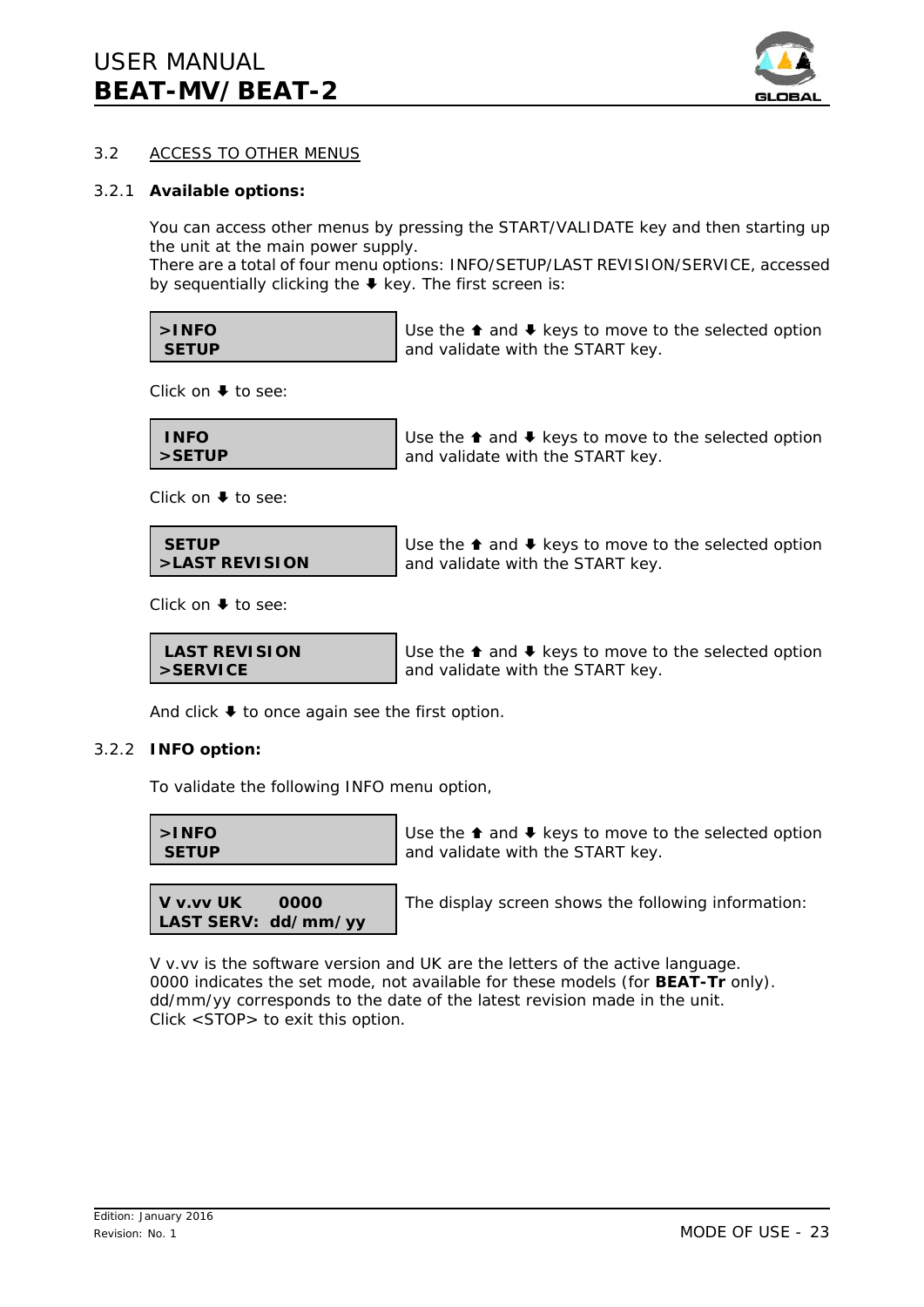

# 3.2.3 **SETUP option:**

Finally, validate the second and last option of the SETUP menu:

 **INFO >SETUP**

Use the  $\triangle$  and  $\triangle$  keys to move to the selected option and validate with the START key.

This enables access to the following options: LANGUAGE / DATE/TIME. Use the  $\triangle$  and  $\triangle$  keys to move to the selected option and validate with the START key.

**LANGUAGE UK** The display shows the letters of the active language.

Click the  $\triangleq$  and  $\triangleq$  keys to see the other languages loaded in the unit. If you cannot find the language you want, consult with your distributor.

Click the START/VALIDATE key to accept the option. Click <STOP> to exit this option without changing the language.

The following option enables you to update the unit's date and time.



dd/mm/yy corresponds to the date and hh:mm to the time.

Click the  $\Rightarrow$  and  $\Leftarrow$  keys to move the field and  $\Rightarrow$  and  $\Leftarrow$  keys to modify values. Once past the second line, it is not possible to return to the first. You will have to click <STOP> to restart the change of date/time. Click the START/VALIDATE key to accept the option once you have gone over the 5 fields. Click <STOP> to exit this option without making a modification.

# 3.2.4 **LAST REVISION option:**

Validate the third menu option of LAST REVISION:

 **SETUP >LAST REVISION**

Use the  $\triangle$  and  $\triangle$  keys to move to the selected option and validate with the START key.

**dd/mm/yy dd/mm/yy** dd/mm/yy The display will show the following information:

It allows to check the date of the last revision (service), the warning date, the date of expiration of the next service and the unit blocking status (OFF or ON) in this order. Click <STOP> to exit this option.

#### 3.2.5 **SERVICE option:**

Finally, validate the last menu option of SERVICE:

| <b>LAST REVISION</b> |  |
|----------------------|--|
| $>$ SERVICE          |  |

Use the  $\triangle$  and  $\triangle$  keys to move to the selected option and validate with the START key.

The last option of the **Setup** is for exclusive use of the STPAcuster's after-sales service centres and an access password is required.

To exit from this access to other menus, stop the unit through the general switch.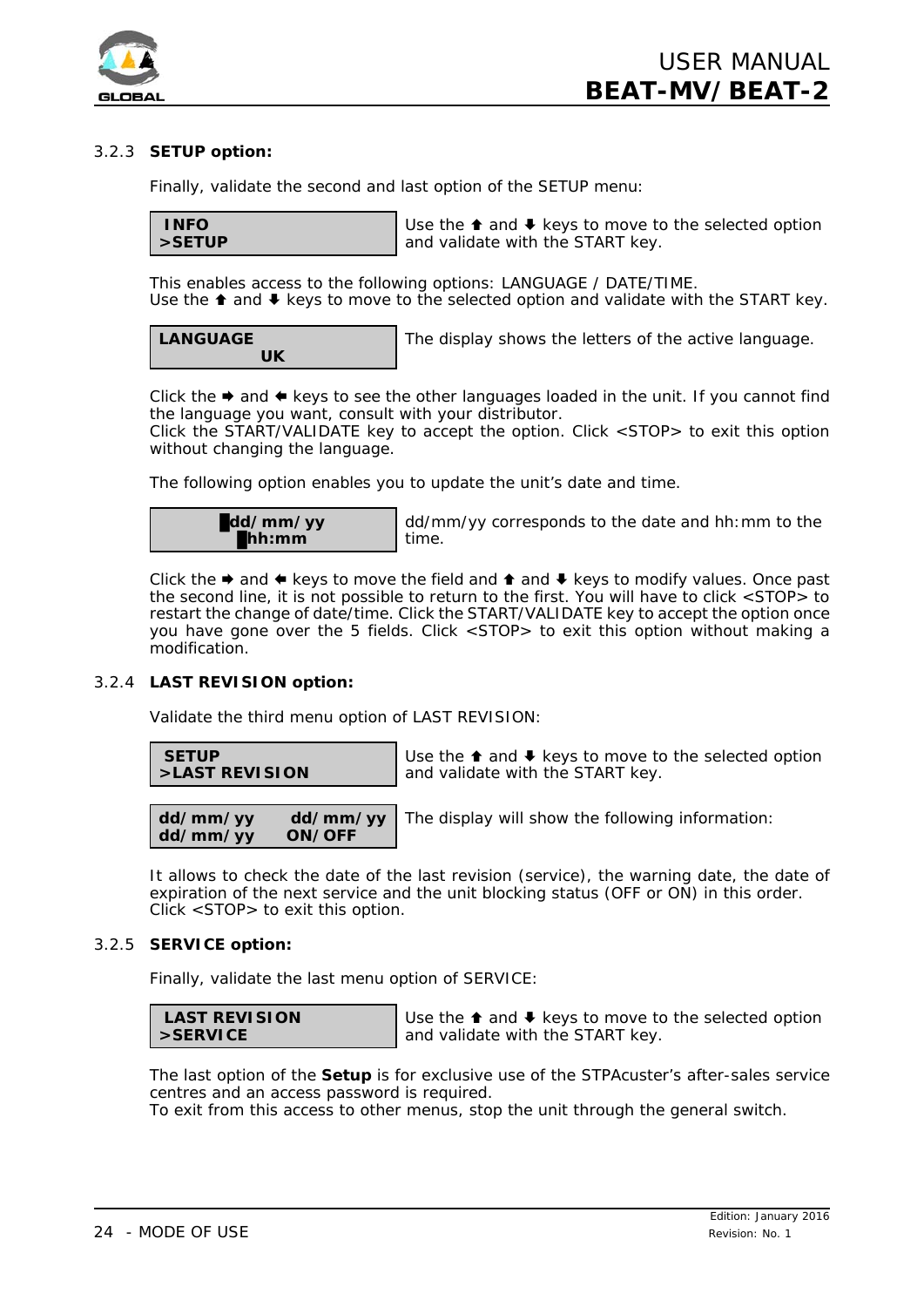

# **CHAPTER 4: TROUBLESHOOTING**

# 4.1 GENERAL

All maintenance and repair work of the **BEAT-MV** and **BEAT-2** electrofusion units is to be carried out by qualified personnel. Full guarantees are obtained by shipping the unit to the STPAcuster's After-Sales Service, both for the yearly revision and for repairing any fault that may have occurred in the unit.

# 4.2 DISPLAY ERROR MESSAGES

# 4.2.1 **Input voltage/frequency:**

The input voltage/frequency is valued differently according to the process being done at the time.

1. *Verification before fusion process:*

If the input voltage/frequency is outside the established tolerances: for nominal 230V: min. 195Vac / max. 265Vac and min. 45Hz / max. 65Hz for nominal 110V: min. 90Vac / max. 140Vac and min. 45Hz / max. 65Hz The screen will show:

**POWER SUPPLY ERROR 194/89V 44Hz**

The values the display shows are refreshed and correspond to the real input of the unit.

**POWER SUPPLY ERROR 266/141V 66Hz**

The values the display shows are refreshed and correspond to the real input of the unit.

2. *Verification during electrofusion:*

During the fusion cycle the minimum input voltage may be below 195/90 Vac without the process being interrupted, but always so long as the required output current is supplied. Otherwise, the display will show the following message:

**POWER SUPPLY ERROR xxxxs 160/80V 42Hz**

Where xxxxs corresponds to the remaining cycle time at the moment of stopping.

In the example, 160/80V is the minimum voltage detected by the unit. This error message also is enabled when the maximum input voltage detected by the unit is higher than 265/140 Vac. Check the power supply (generator), connections, state of fitting, etc. It is not necessary to restart the unit to refresh the input voltage.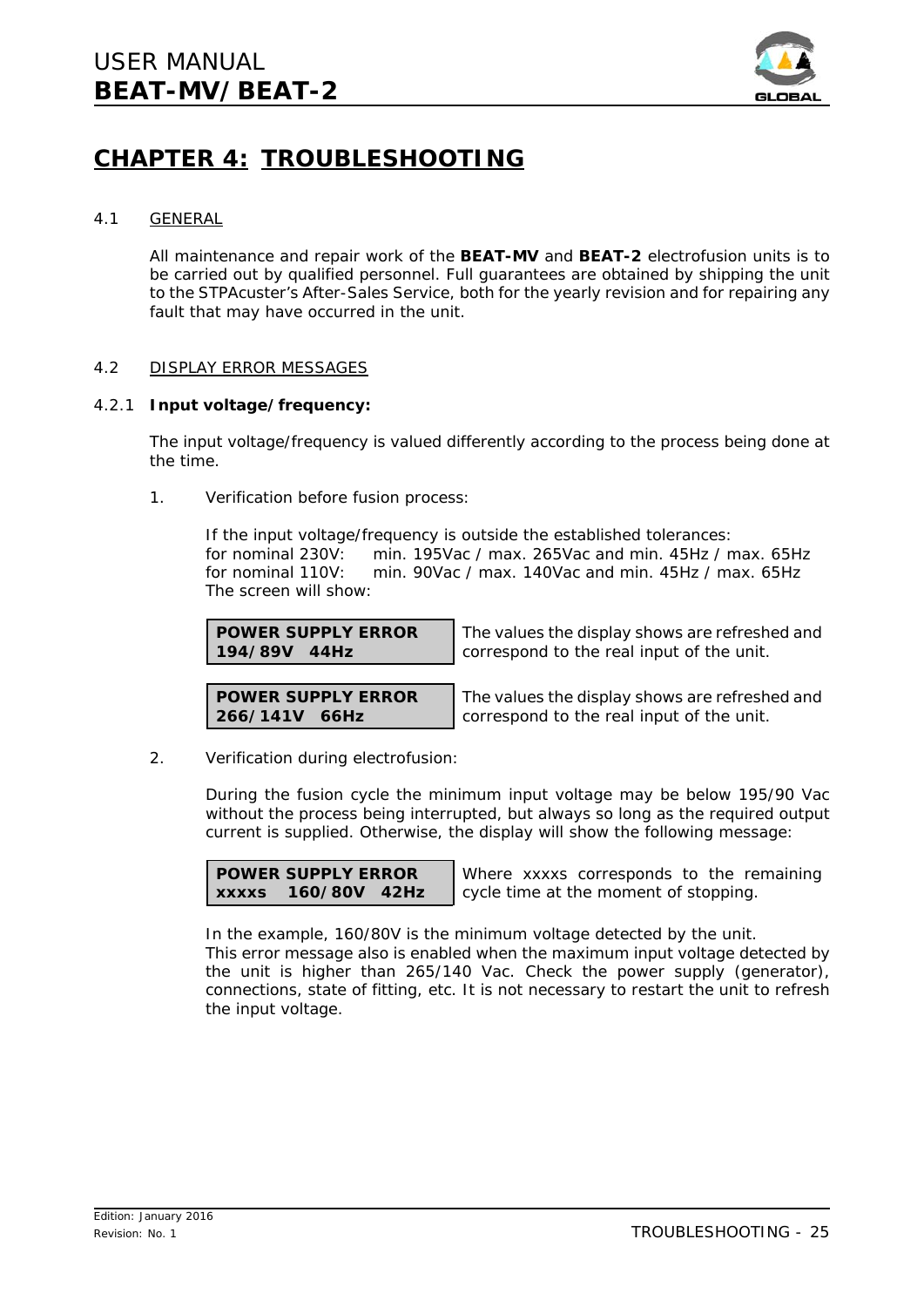

# 4.2.2 **Fitting resistance outside margins (BEAT-2):**

Once the electrofusion process has begun and where data is captured exclusively by barcodes, if the fitting resistance is higher than the tolerances established by the fitting's manufacturer, the display will show:



If this message persists, send the unit the After-Sales Service to check the calibration of the resistance measure.

Once the electrofusion process has begun and where data is captured exclusively by barcodes, if the fitting resistance is lower than the tolerances established by the fitting's manufacturer, the display will show:



If this message persists and after checking the that fitting and barcode resistance are correct, send the unit the After-Sales Service to check the calibration of the resistance measure.

#### 4.2.3 **Interruption by operator:**

If the operator presses the <STOP> key once the electrofusion process has begun, the display will show:

**<STOP> PUSHED xxxxs**

Where xxxxs corresponds to the remaining cycle time at the moment of stopping.

#### 4.2.4 **Output current:**

If the electrofusion current is excessive, the display will show:

| <b>CURRENT TOO HIGH</b> |  |
|-------------------------|--|
| <b>XXXXS</b>            |  |

Where xxxxs corresponds to the remaining cycle time at the moment of stopping.

This message appears in the following cases:

1. When the connected fitting has a very low resistance, outside the margins.

2. Crossed fitting resistence.

If the electrofusion current is too low, the display will show:

**CURRENT TOO LOW xxxxs** Where xxxxs corresponds to the remaining cycle time at the moment of stopping.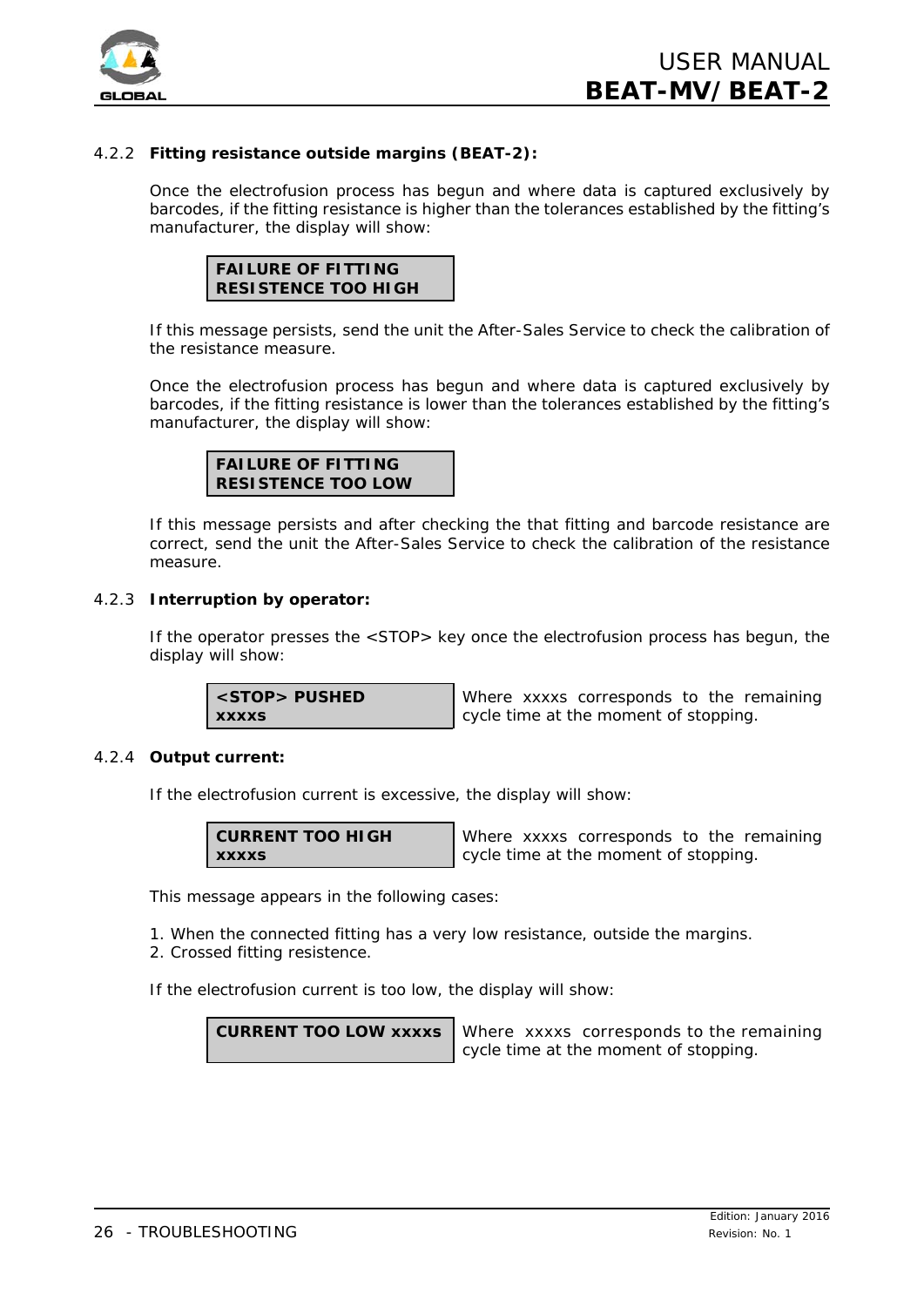

This message appears in the following cases:

- 1. Fitting not connected.
- 2. Disconnection of the electrofusion terminals.
- 3. Cut in the filament of the fitting resistance.
- 4. If the electrofusion current is lower than 2 A.

# 4.2.5 **Electrofusion output voltage:**

If there is a deviation of  $\pm$  0,5 V in the output voltage during the electrofusion of the fitting, the cycle will stop and the display will show:

**VOLTAGE FAILURE xxxxs**

Where xxxxs corresponds to the remaining cycle time at the moment of stopping.

This message may also appear due to poor fitting application (fitting voltage outside range).

# 4.2.6 **Protection against internal temperature:**

If the electrofusion unit is submitted to intensive, prolonged operation, especially with large-diameter fittings with high fusion times, for which the internal temperature may exceed the maximum allowed, the following procedure is established:

1. If after an electrofusion cycle the transformer temperature is higher than  $60^{\circ}$ C, the transformer and electronics are protected by an internal temperature sensor which blocks the unit. If this safety device is activated, the electrofusion under way will not be interrupted. The display will show the following message:

**TRAFO TEMPERATURE TOO HIGH \*\*WAIT\*\***

This message will remain on the screen until the internal temperature falls to 55ºC.

2. If during an electrofusion process the transformer temperature reaches  $90^{\circ}$ C, the cycle will stop and the unit will remain blocked until the internal temperature falls to 55ºC. The display will show the following message:

**TEMPERATURE TOO HIGH xxxxs**

Where xxxxs corresponds to the remaining cycle time at the moment of stopping.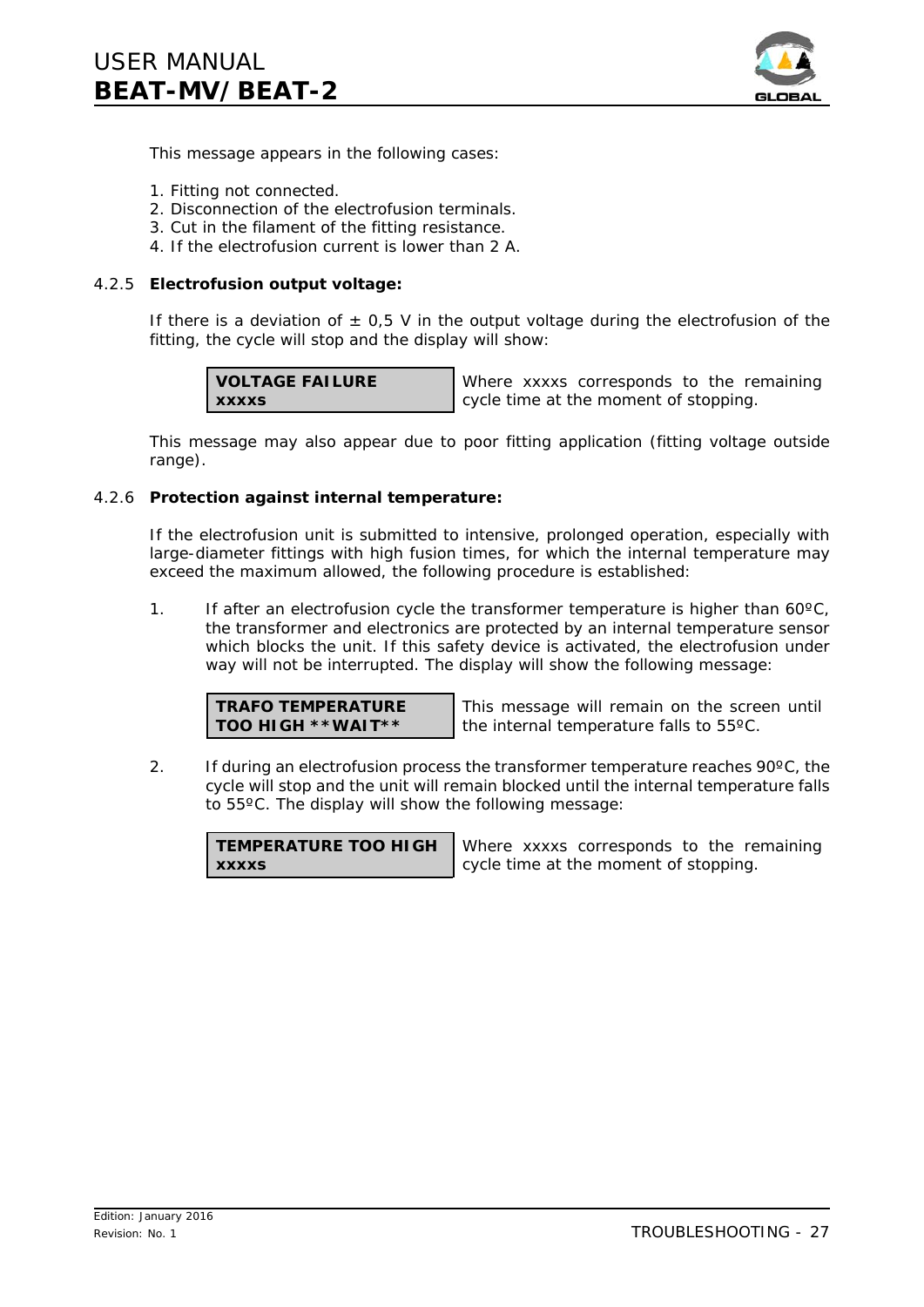

# **CHAPTER 5: MAINTENANCE**

# 5.1 GENERAL

## 5.1.1 **Introduction:**

The electrofusion units **BEAT-MV** and **BEAT-2** have been designed and manufactured for a long life service without the need for costly repairs and adjustments. All that is required is careful handling when loading/unloading and during transport, and in general to keep the unit clean by following the recommended preventive maintenance. The costs are very low and are soon written off given that the unit will be fully functional at all times. This section includes a list of general upkeep and maintenance routine operations. Should any problem arise please refer to CHAPTER 4: TROUBLESHOOTING point in this *User Manual*. However, no action should be taken by unqualified personnel beyond these troubleshooting measures in order not to run the risk of seriously damaging the unit.

#### 5.1.2 **Storage:**

If the unit is not to be used for a long period of time, keep it in its original packing and protected from dust, moisture, extremes of temperatures, direct sunlight, and so on. The electrofusion control box could be stored either on the warehouse floor or in pallet racks.

#### 5.1.3 **Cleaning:**

Clean the electrofusion control box regularly using only a damp cloth.



NOTICE !

Do not clean the electrofusion control box with water under pressure, by immersion in water o with compressed air.

Should the unit be very dirty, clean it with a bit of alcohol (do not use solvents or cleaning products containing trichloroethylene).

#### 5.1.4 **Checks:**

We recommend shipping the electrofusion control unit to the STPAcuster's After-Sales Service for a yearly service.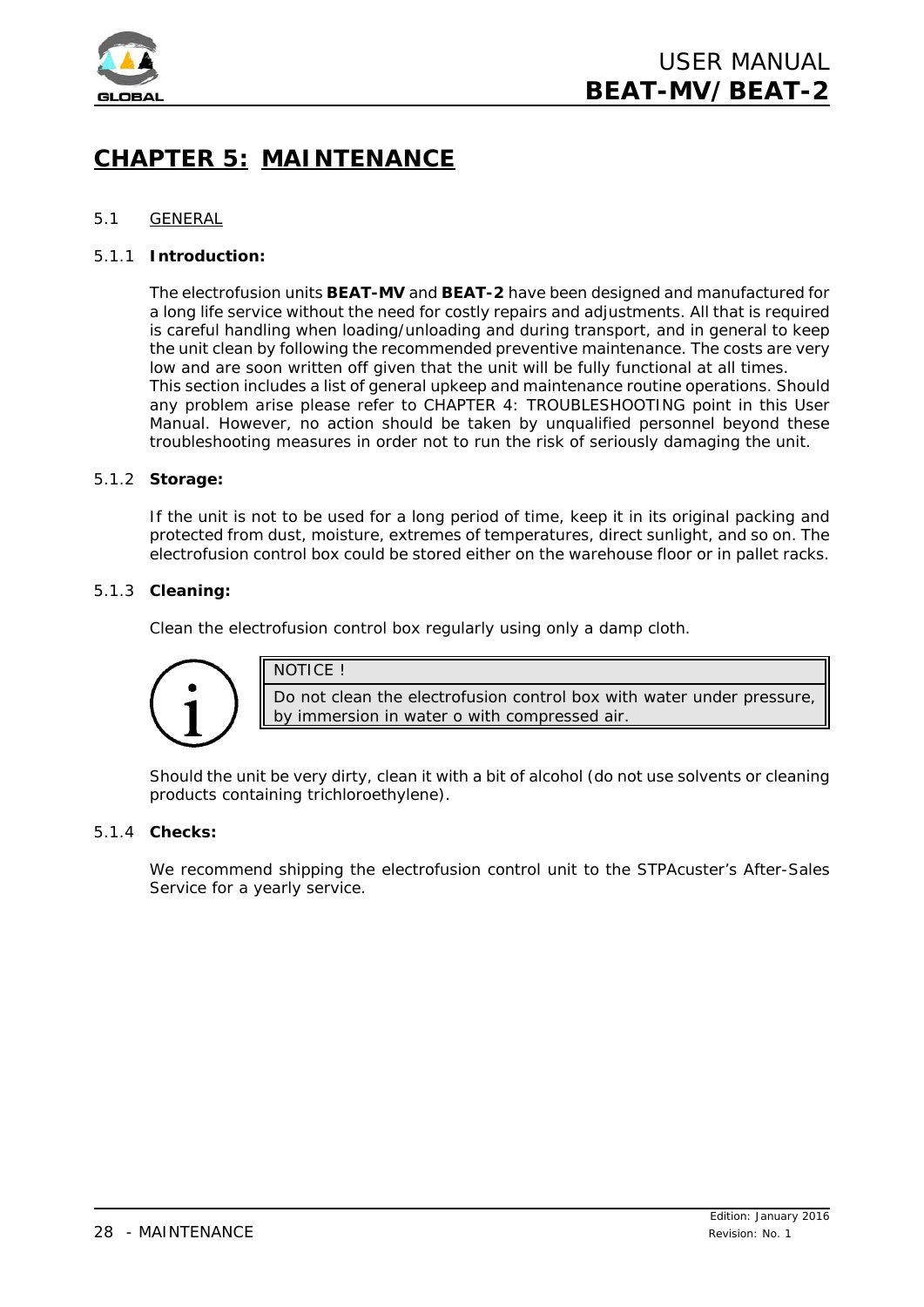

# 5.2 CONTROL UNIT

## 5.2.1 **Electronic Control Unit:**

Besides the exterior cleaning of the casing, there is no specific maintenance for the electronic control unit. Tune-ups and adjustments should be performed by qualified personnel, or by the STPAcuster's After-Sales Service.

## 5.2.2 **Updating the Programme Version:**

The updating of the **BEAT-MV** and **BEAT-2** electrofusion unit software must be performed exclusively by the STPAcuster's After-Sales Service.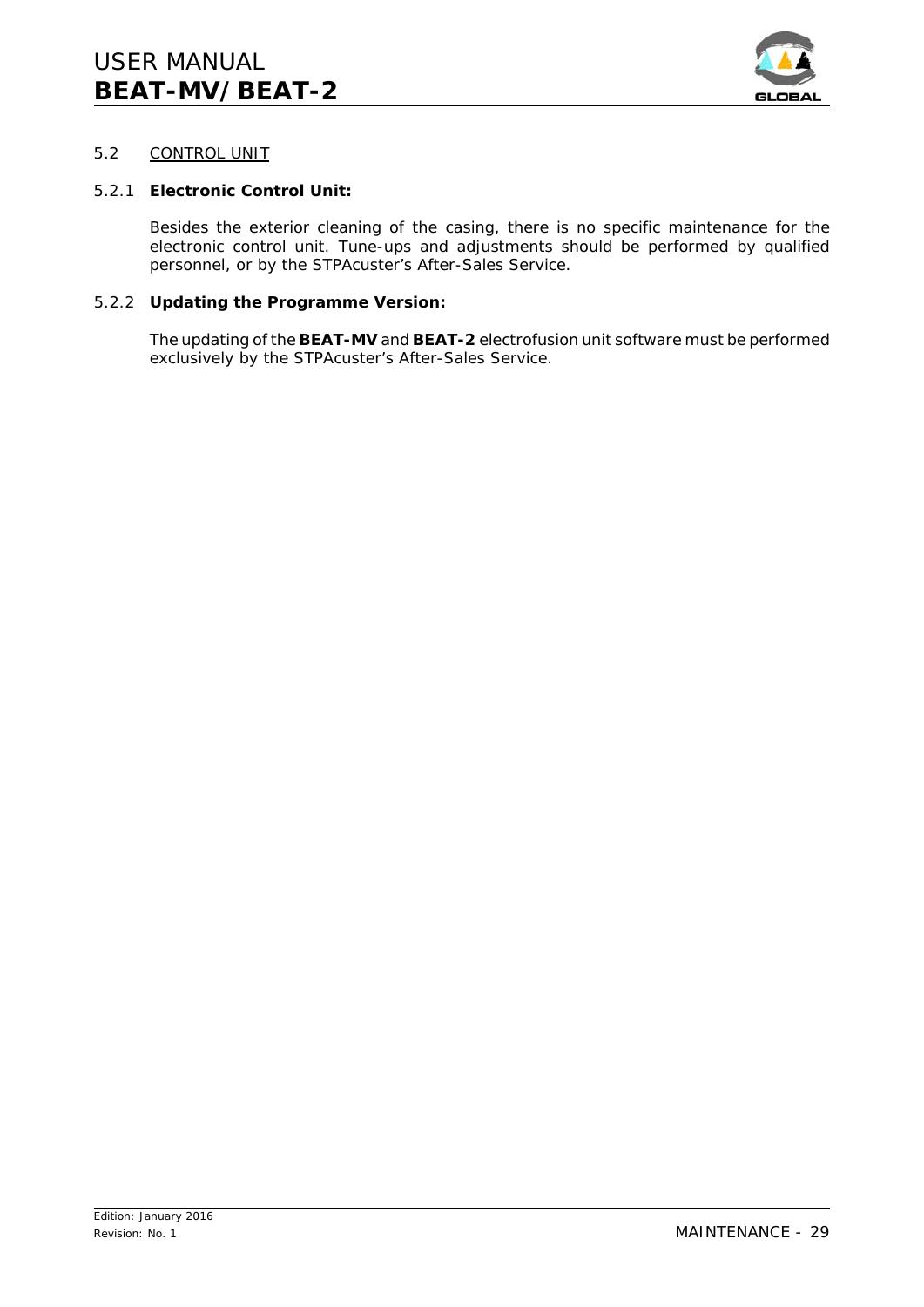

# **CHAPTER 6: TECHNICAL CHARACTERISTICS**

# 6.1 ELECTROFUSION CONTROL UNIT

## 6.1.1 **General specifications:**

|                                                                   | <b>BEAT-MV</b>                                                                                                                                                                                                         | <b>BEAT-2</b>                                                               |  |
|-------------------------------------------------------------------|------------------------------------------------------------------------------------------------------------------------------------------------------------------------------------------------------------------------|-----------------------------------------------------------------------------|--|
| Classification acc. to ISO 12176-2                                | $P_24US_1V$ KX<br>$P_24US_1VKAX$                                                                                                                                                                                       |                                                                             |  |
| Configuration options                                             | Language > Multilingual (request available languages)                                                                                                                                                                  |                                                                             |  |
|                                                                   | Date / Time                                                                                                                                                                                                            |                                                                             |  |
| Input voltage                                                     | 195 Vac to 265 Vac. Nominal voltage: 230 Vac<br>90 Vac to 140 Vac. Nominal voltage: 110 Vac                                                                                                                            |                                                                             |  |
| Input frequency                                                   | 45 Hz to 65 Hz. Nominal frequency: 50 Hz                                                                                                                                                                               |                                                                             |  |
| Electrofusion voltage                                             | 8 to 48 Vac galvanically separated                                                                                                                                                                                     |                                                                             |  |
| Power consumption                                                 |                                                                                                                                                                                                                        | 4500 W maximum                                                              |  |
| Generator output performance                                      |                                                                                                                                                                                                                        | 5.5 kVA unipolar operation; electronic regulation                           |  |
| Protection fuse                                                   | Interior of 20 A at 230 Vac<br>Interior of 40 A at 110 Vac                                                                                                                                                             |                                                                             |  |
| Degree of protection (EN 60529)<br>Mechanical strength (EN 50102) | IP54, Class I / Series AR: IP43, Class I<br>IK10 (20 Joules)                                                                                                                                                           |                                                                             |  |
| Duty factor                                                       | 20 to 100% (depending on the fitting); Series AR: 50 to 100%<br>Electronic temperature monitoring of the unit                                                                                                          |                                                                             |  |
| Working temperature<br>Manual                                     | Informative, with established limits<br>(recommended acc. to ISO 12176-2 from -10 to 40°C)                                                                                                                             |                                                                             |  |
| Barcode                                                           |                                                                                                                                                                                                                        | $-20$ to $50^{\circ}$ C                                                     |  |
| Display                                                           |                                                                                                                                                                                                                        | LCD, 2 lines x 20 characters backlight                                      |  |
| Acoustic warning                                                  | Piezoelectric buzzer                                                                                                                                                                                                   |                                                                             |  |
| Enter fusion data                                                 | Manual                                                                                                                                                                                                                 |                                                                             |  |
|                                                                   | Voltage: Multivoltage<br>Time: Up to 5,940 seconds (99 minutes)                                                                                                                                                        |                                                                             |  |
|                                                                   | Automatic                                                                                                                                                                                                              |                                                                             |  |
|                                                                   |                                                                                                                                                                                                                        | Barcode acc. to ISO/TR 13950                                                |  |
| Front and keys                                                    | Silkscreen plastic membrane with tactile push buttons                                                                                                                                                                  |                                                                             |  |
| Other features                                                    | Soft start and message display in case of initial voltage failure                                                                                                                                                      |                                                                             |  |
| Power cable                                                       | 3x2.5 mm <sup>2</sup> (Schuko + French type plug) 4 m long<br>3x2.5 mm <sup>2</sup> (230V, 16A Blue acc. to EN 60309 type plug) 4 m long<br>3x4 mm <sup>2</sup> (110V, 32A Yellow acc. to EN 60309 type plug) 4 m long |                                                                             |  |
| Electrofusion cables                                              | 1x16 mm <sup>2</sup> , 3 m long (female terminals of diameter 4 mm)                                                                                                                                                    |                                                                             |  |
| Scanner                                                           |                                                                                                                                                                                                                        | Laser scanner                                                               |  |
| Connection of scanner and PC                                      |                                                                                                                                                                                                                        | D-Sub 9 pins male                                                           |  |
| Accessories                                                       |                                                                                                                                                                                                                        | Document holder with a set of 4 and 4.7 mm electrofusion adaptors & scanner |  |
| Weight and dimensions                                             | Height: 370 mm; Width: 300 mm; Length: 220 mm<br>Nett weight: 20 kg                                                                                                                                                    |                                                                             |  |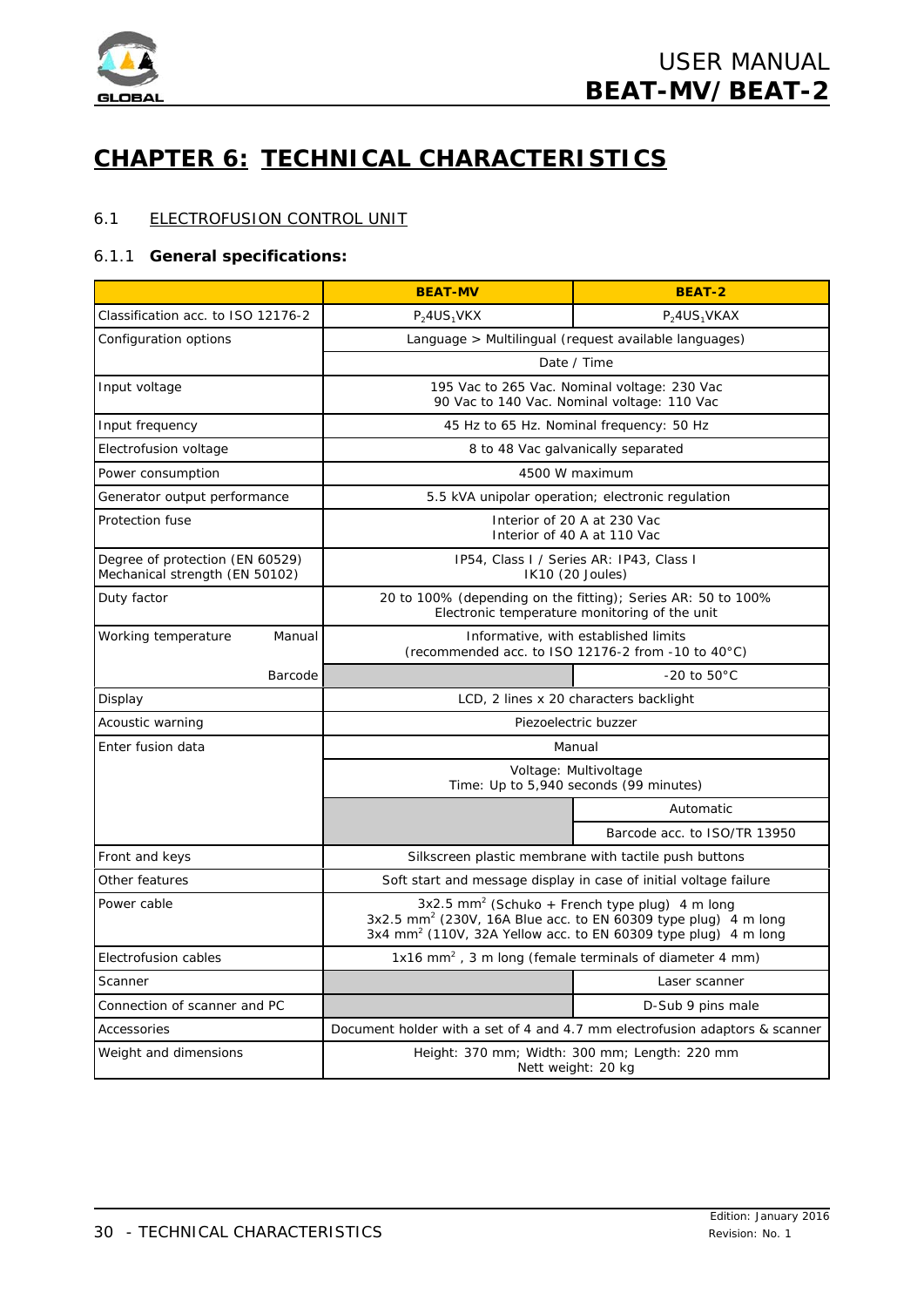

# 6.1.2 **Generator specifications:**

| Frequency          | 50/60 Hz                          |
|--------------------|-----------------------------------|
| Output power       | 5.5 kVA (minimum)                 |
| Voltage            | 230 Vac/110 Vac                   |
| Current            | 20 A for 230 Vac/40 A for 110 Vac |
| Voltage regulation | Preferably electronic             |

# 6.2 SIZE AND WEIGHT

# 6.2.1 **Weights and dimensions**:

| Nett weight                                             | ÷      | 20 Kg (including cables and accessories) |                            |
|---------------------------------------------------------|--------|------------------------------------------|----------------------------|
| <b>Dimensions</b>                                       | ÷      | Height<br>Width<br>Length                | 370 mm<br>300 mm<br>220 mm |
| Package exterior dimensions<br>Gross approximate weight | ÷<br>÷ | 380 x 310 x 230 mm<br>26 Kg              |                            |

# 6.2.2 **Accessories:**

List of accessories included in the unit:

# **QTY DESCRIPTION**

- 1 Document holder
- 1 User Manual
- 1 Scanner (**BEAT-2** only)
- $2 \phi$  4 mm terminal adaptors
- $2 \phi$  4.7 mm terminal adaptors